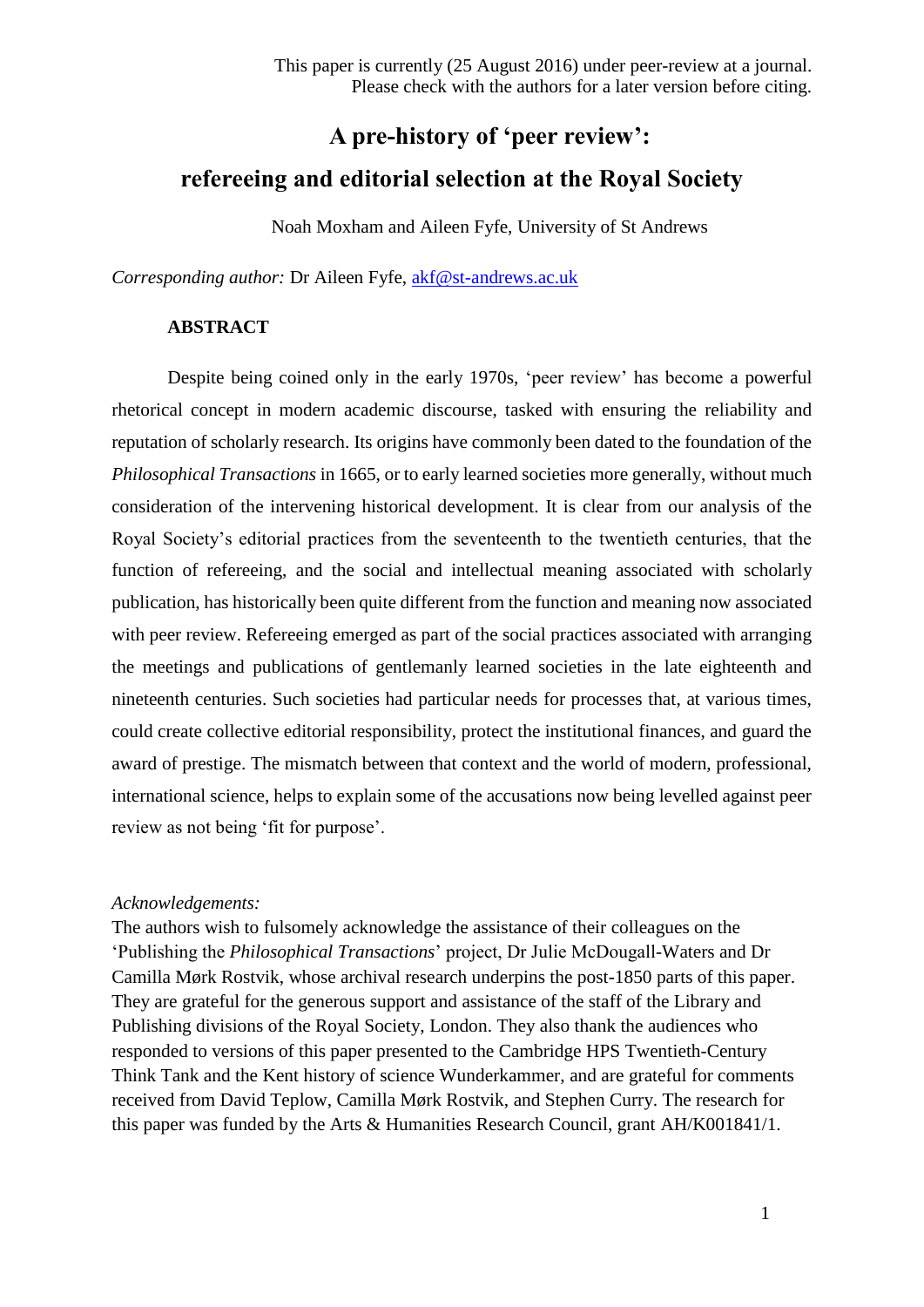## **A pre-history of 'peer review': refereeing and editorial selection at the Royal Society**

#### **Introduction**

1

'In one form or another, peer review has always been regarded as crucial to the reputation and reliability of scientific research.'

UK House of Commons committee on Science and Technology, 2011<sup>1</sup>

Public discourse on scientific and medical research places significant emphasis on the process known as 'peer review': it is seen as crucial to building the reputation both of individual scientists and of the scientific enterprise at large, and it is believed to certify the quality and reliability of research findings. It promises supposedly impartial evaluation of research, through close scrutiny by subject-specialists, and is widely used by journal editors, grantmaking bodies and government. In recent decades, the effectiveness of peer review in both of these roles has been attacked, by those – particularly in the bio-medical sciences – who point to failures to detect error and fraud, and by those who identify inappropriate bias due to the social dynamics of the process.<sup>2</sup> The term 'peer review' was itself coined only in the early 1970s, but it 'has been elevated to a "principle" – a unifying principle' for widely diverse fields of research.<sup>3</sup> In all fields of academia, reputations and careers are now expected to be built on peer-reviewed publication; concerns with its efficacy and appropriateness thus seem to strike at the heart of scholarship.

In both public and scholarly discourse, peer review is routinely taken to be as old as the scientific enterprise, and its origins usually located at the Royal Society of London, in 1665,

<sup>&</sup>lt;sup>1</sup> Science and Technology Committee, 'Peer review in scientific publications. Eighth Report of Session 2010-12', (London, 2011), p. 3.

 $2\sin$  Since the early 1990s, the International Congress on Peer Review and Biomedical Publishing has drawn attention to the supposed failings of peer review,<http://www.peerreviewcongress.org/index.html> [accessed 12 May 2016]. Carole J. Lee, Cassidy R. Sugimoto, Guo Zhang and Blaise Cronin, 'Bias in peer review', *Journal of the American Society for Information Science and Technology*, 64 (2013), pp. 2-17 is a useful review of the wide variety of studies of peer review bias.

<sup>3</sup> Mario Biagioli, 'From Book Censorship to Academic Peer Review', *Emergences: Journal for the Study of Media & Composite Cultures*, 12 (2002), pp. 11-45, at p. 34. The *Oxford English Dictionary* gives 1967 for the first usage (in the context of the evaluation of hospitals), and 1971 for the academic usage.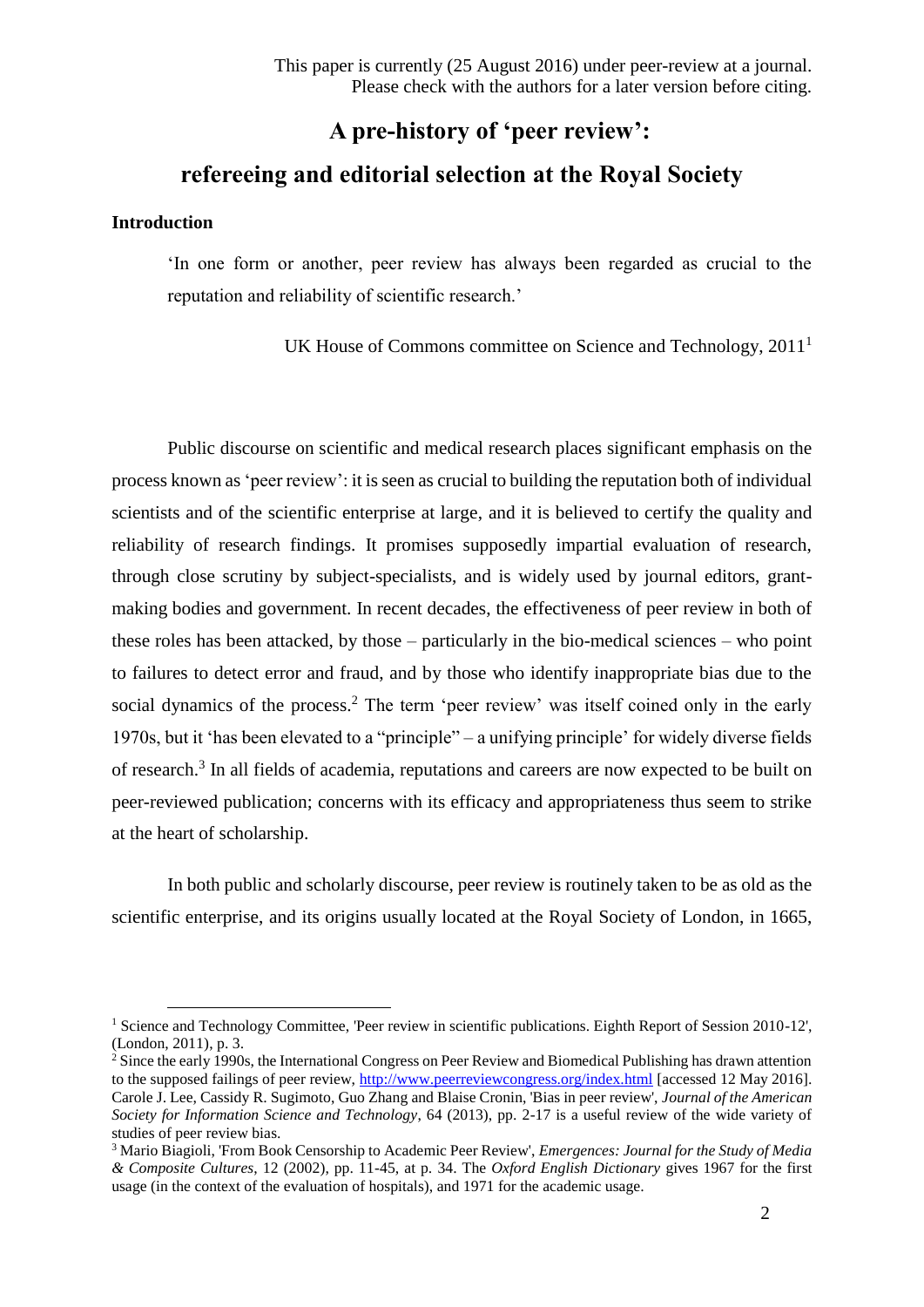with the *Philosophical Transactions*, the world's oldest scientific journal.<sup>4</sup> One of the most influential early studies of research evaluation was that published by Harriet Zuckerman and Robert Merton in 1971, and they recognised that that 'the referee system did not appear all at once' but 'evolved'. However, their discussion of the early Royal Society (reflecting Merton's earlier work on science in seventeenth-century England), followed by a leap to the twentieth century, has resulted in this paper being widely cited to support the invention of peer review in 1665.<sup>5</sup> We argue that this ahistorical treatment of peer review misunderstands both the nature of early modern editorial practice, and the significant ways in which editorial practice evolved in the three centuries after 1665, before 'refereeing' was rebranded 'peer review'.

Historians who have looked more closely at the history of editorial practices locate the origins of refereeing in the learned societies in the first half of the eighteenth century.<sup>6</sup> They suggest that refereeing then came to be used at (a few) independent scientific journals in the late nineteenth century, with widespread adoption occurring only in the later twentieth century.<sup>7</sup> Historians of science have recently begun to investigate surviving referees' reports, but these resources have so far been used to uncover the hidden dynamics of intellectual communities at a particular time and place, rather than to investigate long-term development.<sup>8</sup> An analysis of how and why learned societies should have felt it necessary to develop distinctive forms of editorial practice, including the use of referees and committees, is still lacking.

<sup>4</sup> See, for instance, the writings of senior publisher, Michael Mabe, and those that draw upon him, for instance Michael Mabe, 'Does journal publishing have a future?', in Robert Campbell, Ed Pentz and Ian Borthwick, eds., *Academic and Professional Publishing* (2012), pp. 413-40, at pp. 416-417. But see also Lee, Sugimoto, Zhang and Cronin, 'Bias in peer review'.

<sup>5</sup> Harriet Zuckerman and Robert K Merton, 'Patterns of evaluation in science: Institutionalisation, structure and functions of the referee system', *Minerva*, 9 (1971), pp. 66-100, at p. 68. For Merton's norms of science (including 'organised scepticism'), see Robert K Merton, 'Science and technology in a democratic order', *Journal of Legal and Political Sociology*, 1 (1942), pp. 115-26.

<sup>6</sup> David A. Kronick, 'Peer Review in 18th-Century Scientific Journalism', *Journal of the American Medical Association*, 263 (1990), pp. 1321-2.

<sup>7</sup> J C Burnham, 'The evolution of editorial peer review', *Journal of American Medical Association*, 10 (1990), pp. 1323-9; and Melinda Baldwin, 'Credibility, peer review, and Nature, 1945–1990', *Notes and Records of the Royal Society*, 69 (2015), pp. 337-52.

<sup>&</sup>lt;sup>8</sup> Sloan Evans Despaux, 'Fit to print? Referee reports on mathematics for the nineteenth-century journals of the Royal Society of London', ibid.65 (2011), pp. 233-52; Melinda Baldwin, 'Tyndall and Stokes: correspondence, referee reports and the physical sciences in Victorian Britain', in Bernard Lightman and Michael S. Reidy, eds., *The Age of Scientific Naturalism: Tyndall and his Contemporaries* (London, 2014), pp. 171-86; Imogen Clarke, 'The Gatekeepers of Modern Physics: Periodicals and Peer Review in 1920s Britain', *Isis*, 106 (2015), pp. 70-93; Roberto Lalli, ''Dirty work', but someone has to do it: Howard P. Robertson and the refereeing practices of Physical Review in the 1930s', *Notes and Records of the Royal Society*, 70 (2016), pp. 151-74.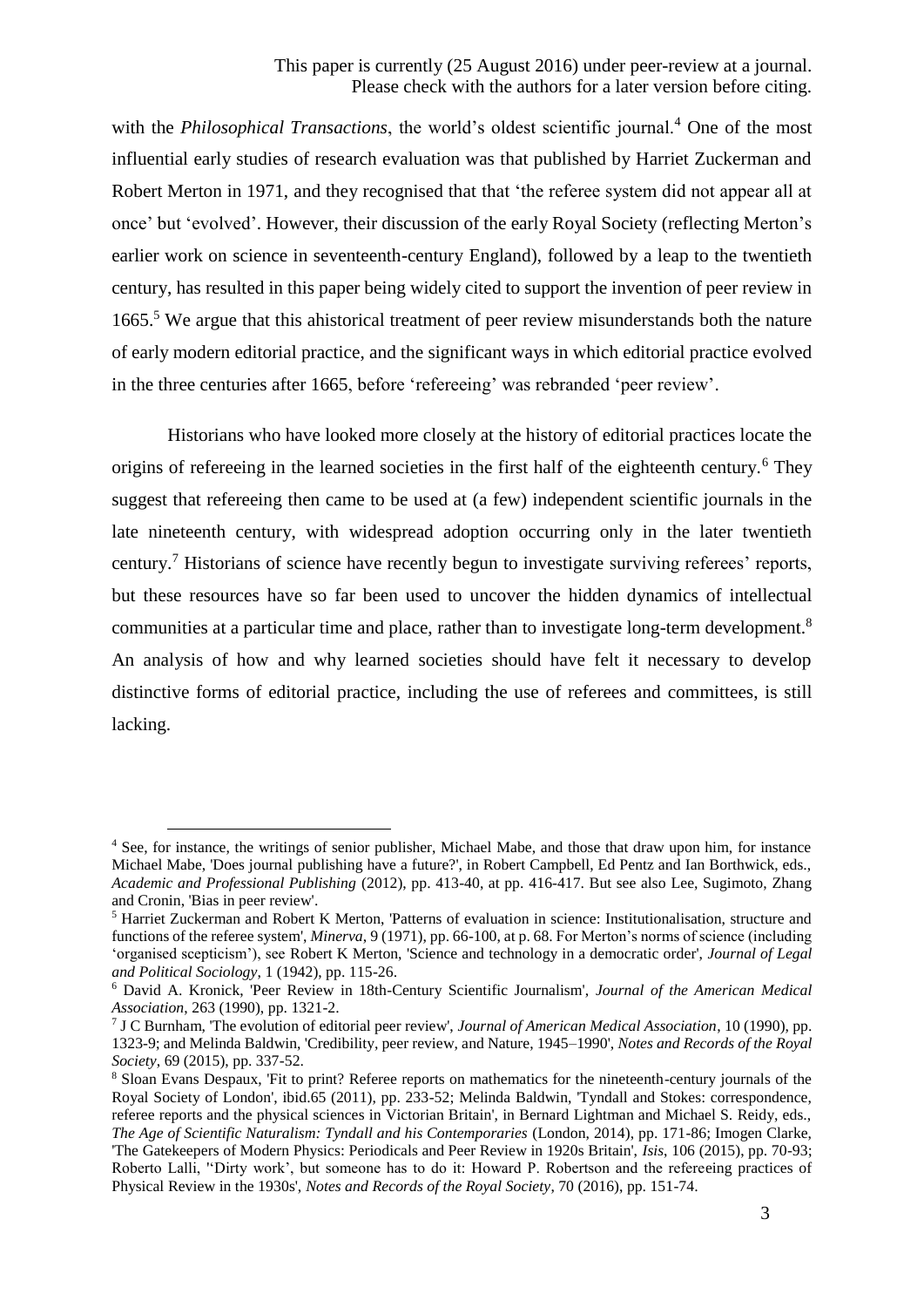## This paper is currently (25 August 2016) under peer-review at a journal. Please check with the authors for a later version before citing.

In this paper, we use the rich archives of the Royal Society to investigate the development of editorial practices at the *Philosophical Transactions*. We show that refereeing was one element within a wider set of practices which shaped the selection and evaluation of papers for publication; and we argue that the distinctive editorial practices of learned societies arose from the desire to create forms of collective editorial responsibility for publications which appeared under institutional auspices. We start in the seventeenth century and end in the twentieth, but our key focus is on what happened in between. We show how the Society transformed the *Transactions* from a periodical in the charge of a single editor into one run by a committee. We then show how that committee came to 'refer' papers to particular individuals for closer scrutiny, and how a practice that was informal (and oral) in the late eighteenth century turned into something routine, documented and written, justified by a need for expertise, in the nineteenth century. We structure the paper around three episodes when changes of editorial practice at the Royal Society were formalised in response to criticism of current practice: the move away from sole editorship (formalised in 1752); the use of expert referees (formalised in 1832); and changes to the broader gatekeeping processes (formalised in 1896).

We argue that refereeing and the associated editorial practices of the Royal Society were intended, initially, to protect the reputation of the eighteenth-century society; sometimes, to protect the society's finances; and, by the later nineteenth century, to award prestige to members of the nascent profession of natural scientists. Contrary to some modern claims for peer review, the committees and referees of the Royal Society were rarely concerned with anything that might be termed the 'reliability of scientific research'. Indeed, the Society formally distanced itself from any claims to be awarding 'the *imprimatur* of scientific authenticity' (as John Ziman would later describe refereeing<sup>9</sup>). By the early twentieth century, the growing professionalisation and internationalisation of scientific research was changing the dynamics and function of editorial processes that had developed in the context of a gentlemanly learned society in the late eighteenth and early nineteenth century. This mismatch between historical development and contemporary context may explain some of peer review's alleged failings.

<sup>9</sup> John M Ziman, *Public Knowledge: an essay concerning the social dimension of science* (Cambridge, 1968), p. 111.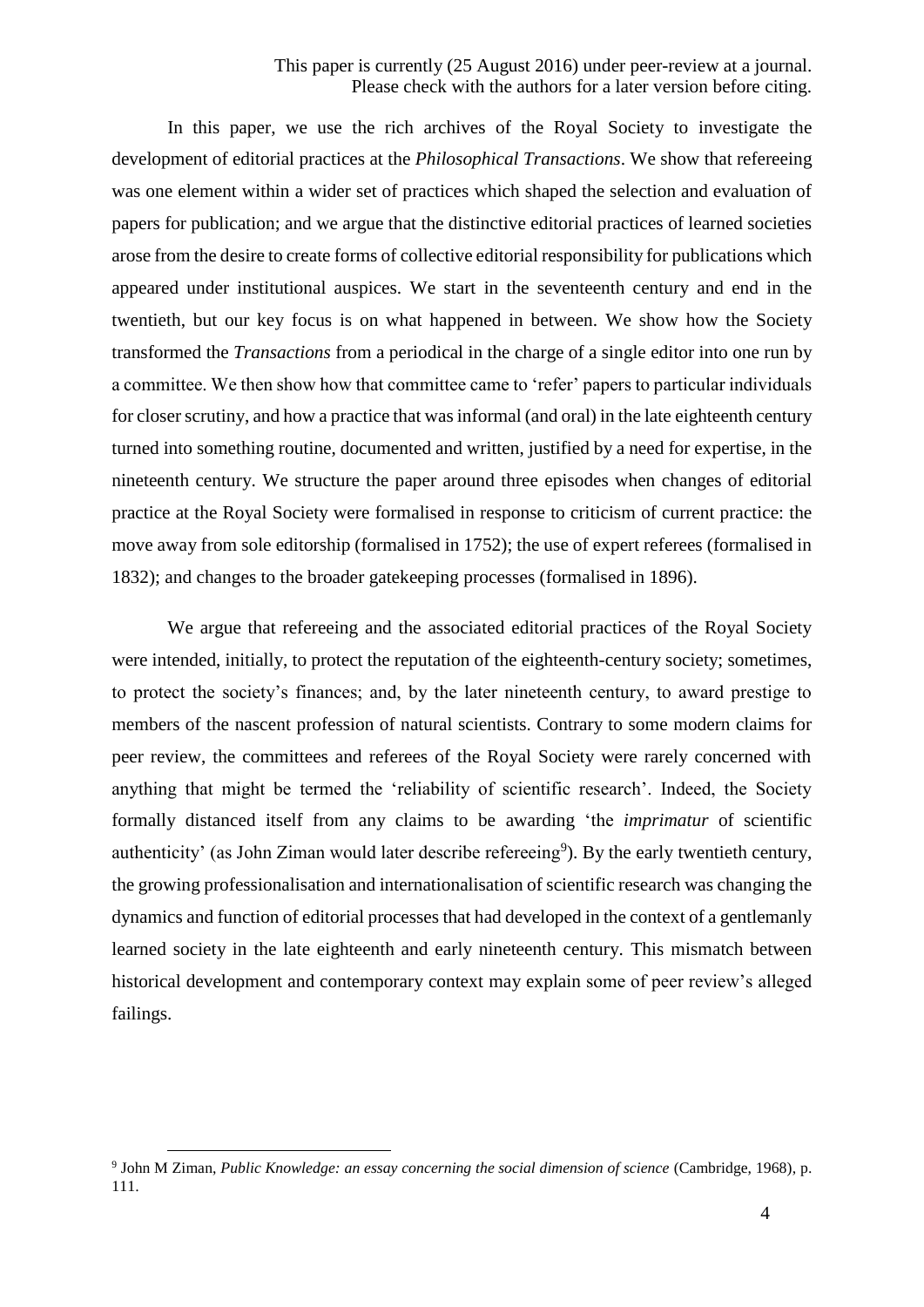## **Scrutiny in the Seventeenth Century**

1

The first durable scientific societies emerged in the later seventeenth century: the Academia Naturae Curiosorum in Schweinfurt (1652), the Royal Society in London (1660), and the Académie Royale des Sciences in Paris (1666). These new and privileged spaces afforded (to varying degrees) official recognition and reward for enquiry into natural phenomena and processes, and new opportunities for collective discussion, comment and critique. The Royal Society's motto, 'nullius in verba', devised by John Evelyn and usually rendered as 'take no man's word for it', carried the implied promise that its Fellows would turn their critical gaze as ruthlessly upon each other as upon the rest of the learned world. The obvious and immediate manifestation of the Royal Society's collective basis was its weekly London meeting. In its early years, meetings involved both the devising and witnessing of experiments, and the critical discussion of experiments and observations reported by members and the natural philosophical community at large. The Society's role as a proving ground for early modern claims to natural knowledge is not in dispute, nor its significance as a space for free and open discussion. But it has been too rarely appreciated how distinct the practices of early Royal Society meetings were from the editorial practices of the *Philosophical Transactions*, run by Henry Oldenburg as a private venture. Letters from Oldenburg to Boyle in 1664 are cited as proof that Oldenburg was already envisioning the so-called 'four key functions' of the modern academic journal, yet those letters actually concerned the role of the Society and the function of its manuscript records, not the as-yet-unlaunched periodical.<sup>10</sup>

Close examination of Oldenburg's practices as editor of the *Transactions*, from 1665 until his death in 1677, reveal how different his role was from that of the modern scholarly journal editor. He did not receive submissions from authors and choose among them on the basis of intellectual merit, let alone engage in systematic consultation about those merits. Rather, Oldenburg worked hard to secure copy, drawing on his very wide correspondence with the learned men of Europe and his exceptional command of languages. He translated letters from foreign correspondents, often reporting natural-philosophical news at second or third hand. He made extracts and summaries of books, pamphlets and periodicals printed in England and on the Continent. He recombined communications or letter-excerpts from different correspondents to create articles on a shared topic. He incited correspondents working on

<sup>&</sup>lt;sup>10</sup> Mabe. 'Does journal publishing have a future?'. This claim is repeated in 'Scholarly Communication and Peer Review: the current landscape and future trends', (London, 2015), p. 6.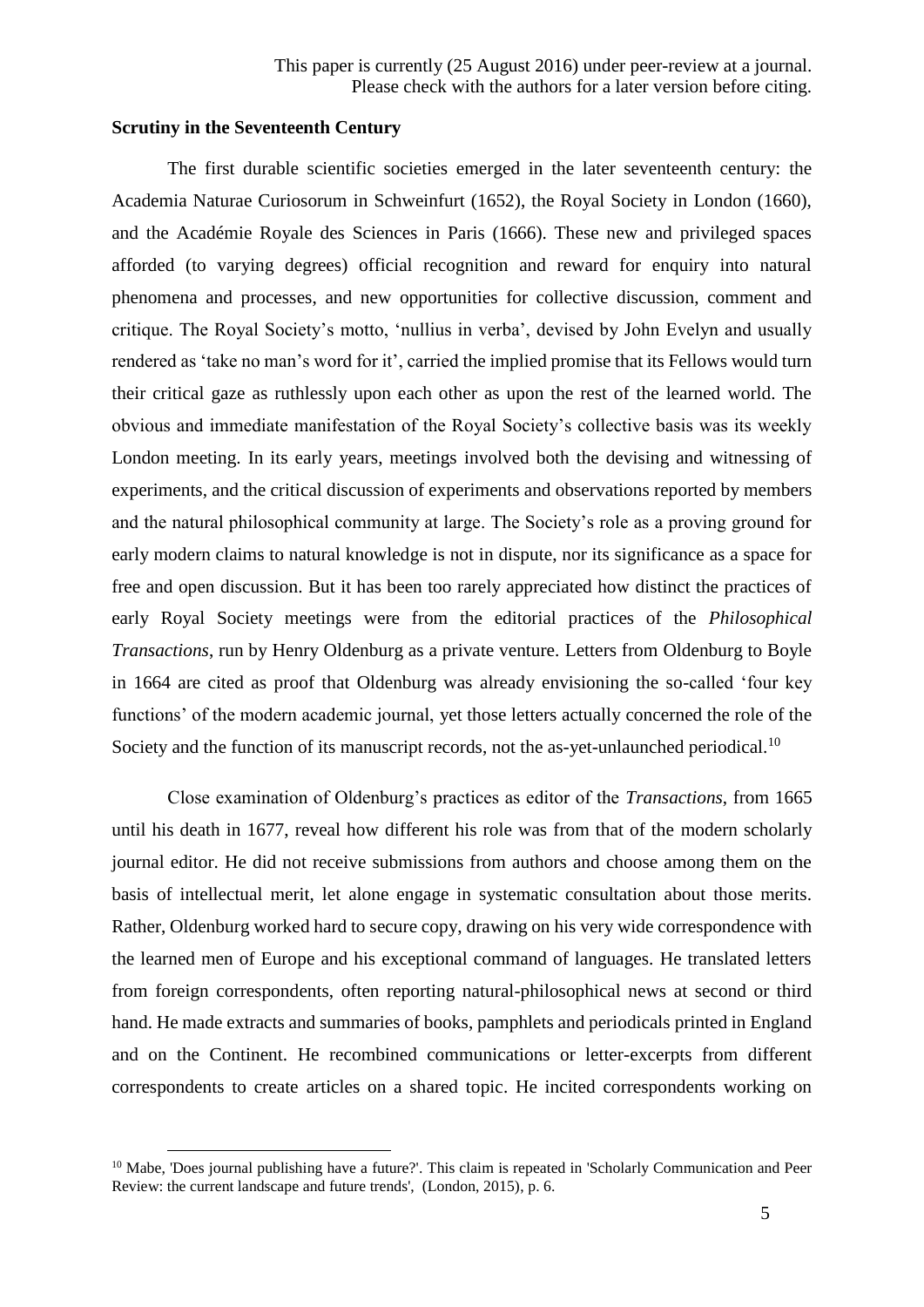related topics to criticise and respond to one another in print. He used its pages to promote the activity and interests of his patron and former employer, the Anglo-Irish chemist Robert Boyle.<sup>11</sup> This intense editorial activity reflects Oldenburg's interest in promoting communication, in making foreign material accessible to English scholars, and in earning a living.

This is not to say that Oldenburg was unconcerned with the quality of what was published; only that he articulated no clear set of standards, and only occasionally referred to any judgement other than his own. The sheer formal variety and the high degree of visible editorial mediation characterising items in the early *Philosophical Transactions* are almost in themselves proof that Oldenburg had no pretensions to an objective, systematic review process, since one of the effects of standardised modes of evaluation is to stabilise the form in which research is presented for ease of evaluation.<sup>12</sup> Most of what appeared in Oldenburg's periodical does not conform to a standard.<sup>13</sup> Nor can it be said to represent knowledge sanctioned by the Royal Society, since the *Transactions* was published under Oldenburg's independent control, and he was careful to distinguish between its contents and the activity of the Royal Society – a point missed by many of his contemporaries and some modern historians. Despite the Society's palpable approval of Oldenburg's project, in that early period, the research sponsored by the Society was published, not in the *Transactions*, but in separate books and treatises.<sup>14</sup>

Some historians have pointed to the Society's right – under its foundational charter – to license books for publication on its own authority as evidence of collective scrutiny and sanction.<sup>15</sup> This legal requirement entailed the perusal of a work prior to printing by at least two members of the Council and the approval of the Council as a whole, and was part of a wider mechanism of state censorship intended to ensure the proscription of politically seditious

<sup>11</sup> On Oldenburg's editorial practices, see Adrian Johns, 'Miscellaneous Methods: Authors, Societies and Journals in Early Modern England', *British Journal for the History of Science*, 33 (2000), pp. 159-86; Niall Hodson, 'Henry Oldenburg's *Philosophical Transactions* as a repository of translations', paper presented to *Publish or Perish* conference (Royal Society, March 2015).

<sup>12</sup> Alan G. Gross, Joseph E. Harmon and Michael S. Reidy, *Communicating Science: the scientific article from the seventeenth century to the present* (New York, 2002).

<sup>&</sup>lt;sup>13</sup> Ellen Valle, ''Reporting the Doings of the Curious': Authors and Editors in the Philosophical Transactions of the Royal Society of London', in Nicholas Brownlees, ed., *News Discourse in Early Modern Britain: Selected Papers of CHINED 2004* (Bern, 2006), pp. 71-90.

 $14$  Noah Moxham. 'Fit for print: developing an institutional model of scientific periodical publishing in England, 1665–ca. 1714', *Notes & Records*, 69 (2015), pp. 241-60.

<sup>15</sup> Adrian Johns, *The Nature of the Book: print and knowledge in the making* (Chicago, 1998); Biagioli, 'From Book Censorship to Academic Peer Review'. Biagioli argues that the Royal Society in London and the *Académie royale* in Paris were incorporated into mechanisms of state oversight of the book trade.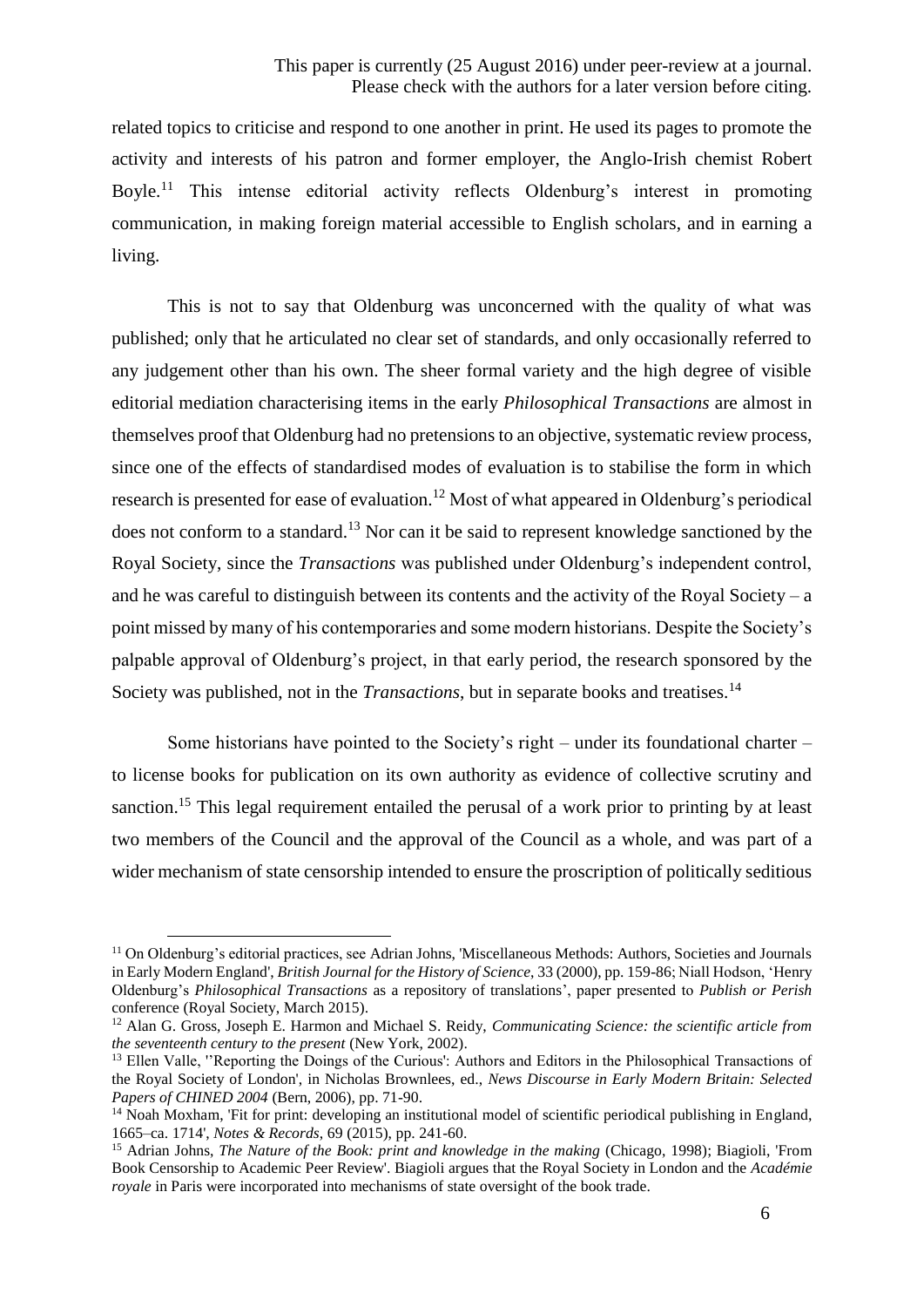or religiously heterodox material.<sup>16</sup> Mario Biagioli has suggested that the responsibility of licensing in both the English and French contexts simultaneously made the new scientific societies instruments of government, and thus made them communities of 'peers' in a legal sense. The associated burden, of policing works for seditious or heterodox material they were unlikely to contain in the first place, was largely notional, but created space, according to Biagioli, for an institution to turn the imprimatur into a means of defining what kind of science it approved of.

Between 1665 and 1708, the Royal Society licensed the publication of issues of the *Transactions*, and about fifty books. Pre-publication scrutiny was usually casual, and in the case of the *Transactions*, there are rarely traces of any at all. Furthermore, any simple conflation of early modern book censorship with the endorsement of intellectual claims is undermined by the Royal Society's own uncertainty about the implications of its privilege: it sought legal advice before using it for the first time in  $1663$ .<sup>17</sup> On that occasion, the newly-chartered Society was eager to associate itself with John Evelyn's *Sylva* (1664), a practical treatise responding to a crown commission on the best way to secure the kingdom's supply of shipbuilding timber. But within a year, this precedent had become problematic: when the Society tried and failed to persuade Robert Hooke to omit some of the more speculative flights in *Micrographia* (1665), the Council insisted he include a disclaimer absolving the Society of responsibility for them. At the early Royal Society, licensing represented less an endorsement or an intellectual evaluation of particular research claims, and more a judgement of how far association with a given work would redound to the Society's credit.<sup>18</sup> Similarly, and despite Biagioli's plausible argument that licensing at the Royal Society was better at excluding than at selecting for specific, positive, criteria, there is no unambiguous evidence of any work being denied the imprimatur, nor of any intended contribution to the *Transactions* being rejected on the Council's say-so. The Royal Society's scrutiny for licensing purposes was, according to the best available evidence, neither rigorous nor systematic nor (strictly speaking) collective, since works were often licensed on the word of the presiding officer, apparently without debate.

<sup>16</sup> Peter Hinds, *'The Horrid Popish Plot': Roger L'Estrange and the Circulation of Political Discourse in Late Seventeenth-Century London* (Oxford, 2010).

<sup>17</sup> Thomas Birch, *The history of the Royal Society of London for improving of natural knowledge, from its first rise. In which ... papers ... hitherto not ... published, are inserted in their proper order, as a supplement to the Philosophical Transactions by Thomas Birch* (London, 1756-57), vol. 1 pp. 344, 346-7.

<sup>&</sup>lt;sup>18</sup> For a fuller development of this argument see Noah Moxham, 'The uses of licensing: Publishing strategy and the imprimatur at the early Royal Society', in Mordechai Feingold and Giulia Giannini, eds., *Institutionalisation of sciences in early modern Europe* (Leiden, 2016 forthcoming).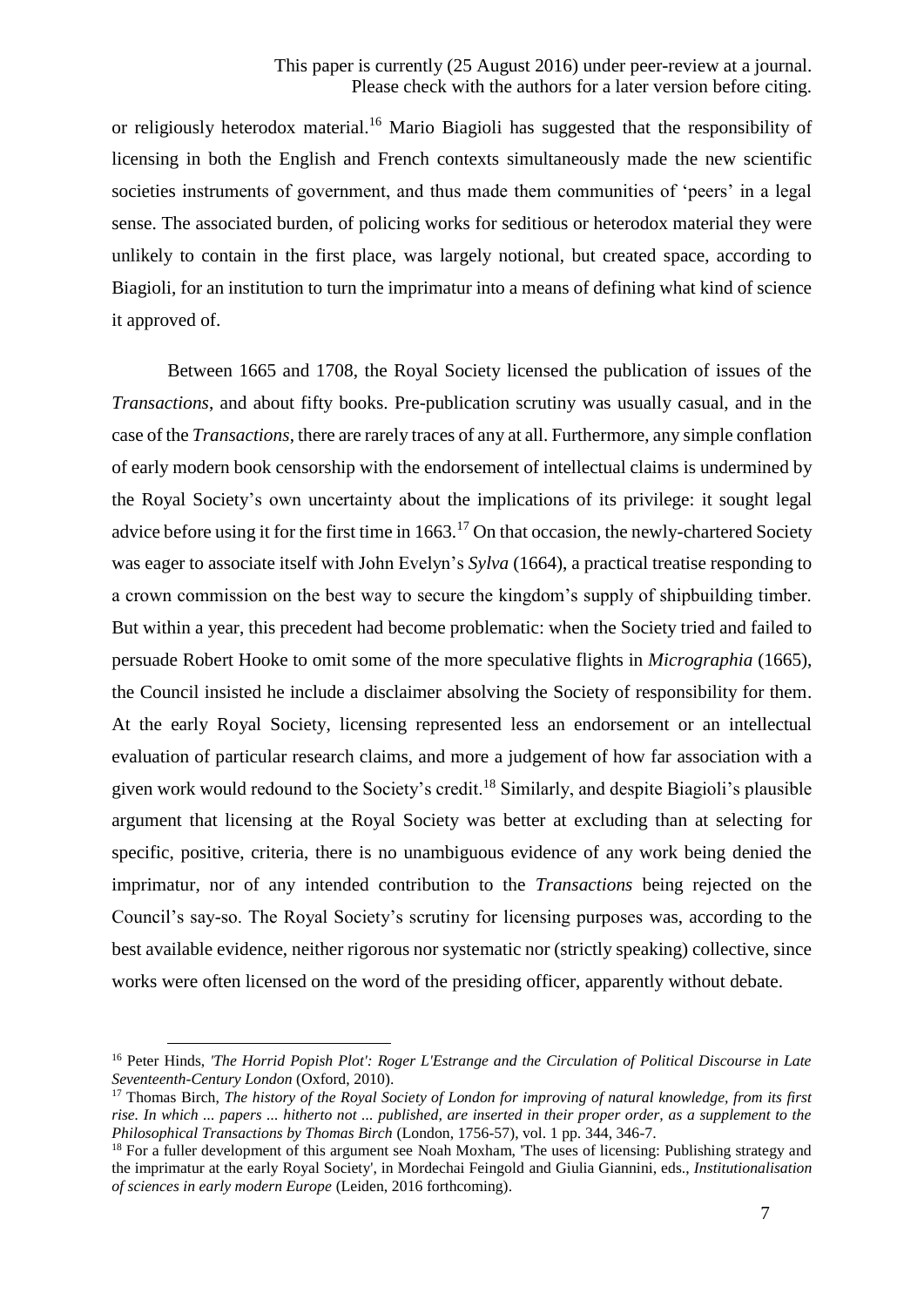It is, therefore, difficult to argue that the editorial and licensing mechanisms of the seventeenth-century *Philosophical Transactions* amounted either to a positively articulated protocol for choosing among particular knowledge-claims, or to a seal of collective approval establishing standards for natural-philosophical print. These distinctions were not always appreciated by contemporaries, and Oldenburg repeatedly had to deny that the *Transactions* was an official publication of the Society. After his death in 1677, the *Transactions* was edited for 75 years by the secretaries to the Society, and few observers recognised that they were doing so in a private capacity.<sup>19</sup> The editor's independence became increasingly difficult to sustain as the content of the *Transactions* became more straightforwardly identified with the activity of Society meetings.<sup>20</sup> This left the Society vulnerable to the imputation of failing to enforce adequate standards in the *Transactions*, yet with no obvious means of exercising control, and little hope of being believed when it tried to deny responsibility.<sup>21</sup>

#### **1752: Editing by Committee**

By the mid-eighteenth century, even though responsibility for the *Transactions* remained with individual editors, its contents derived entirely from meetings of the Society, and it had become the chief public manifestation of the Society's work. The inescapable link between the Society's reputation and that of the *Transactions* lay at the root of crucial statutory changes to the periodical's management in 1752. The coincidence of a new series of attacks on the Society and the *Transactions* at a time of difficult personal circumstances in the Society's leadership, resulted in a new model of collective editorship. This had the effect of tacitly incorporating a good deal of existing practice in the guise of a major change.

In the early 1750s, a failed candidate for the Fellowship, the botanist, actor and apothecary John Hill, launched a series of public attacks upon the Society, criticising the conduct of its meetings; the intelligence and character of its members in general (and of the President, Martin Folkes, in particular); and, most damagingly, the *Philosophical Transactions*. Hill took advantage of the perceived association between the Society and the periodical to dredge up, and mock, weak papers dating all the way back to 1665. Hill's critique was satirical

<sup>&</sup>lt;sup>19</sup> All but one of the editors were (honorary) secretaries; the exception was Edmond Halley who, during his first stint as editor (1686-92) was the Society's paid clerk.

<sup>20</sup> Moxham, 'Fit for print'.

<sup>&</sup>lt;sup>21</sup> There were, for instance, satirical critiques on the *Transactions* in 1700 and 1711: see Joseph M. Levine, *Dr. Woodward's Shield: History, Science, and Satire in Augustan England (Ithaca, 1991). Some Fellows thought that* it was futile to keep denying responsibility; for instance, see John Harris to Sir John Hoskins, 27 February 1700, British Library Sloane MSS 4026 f. 254.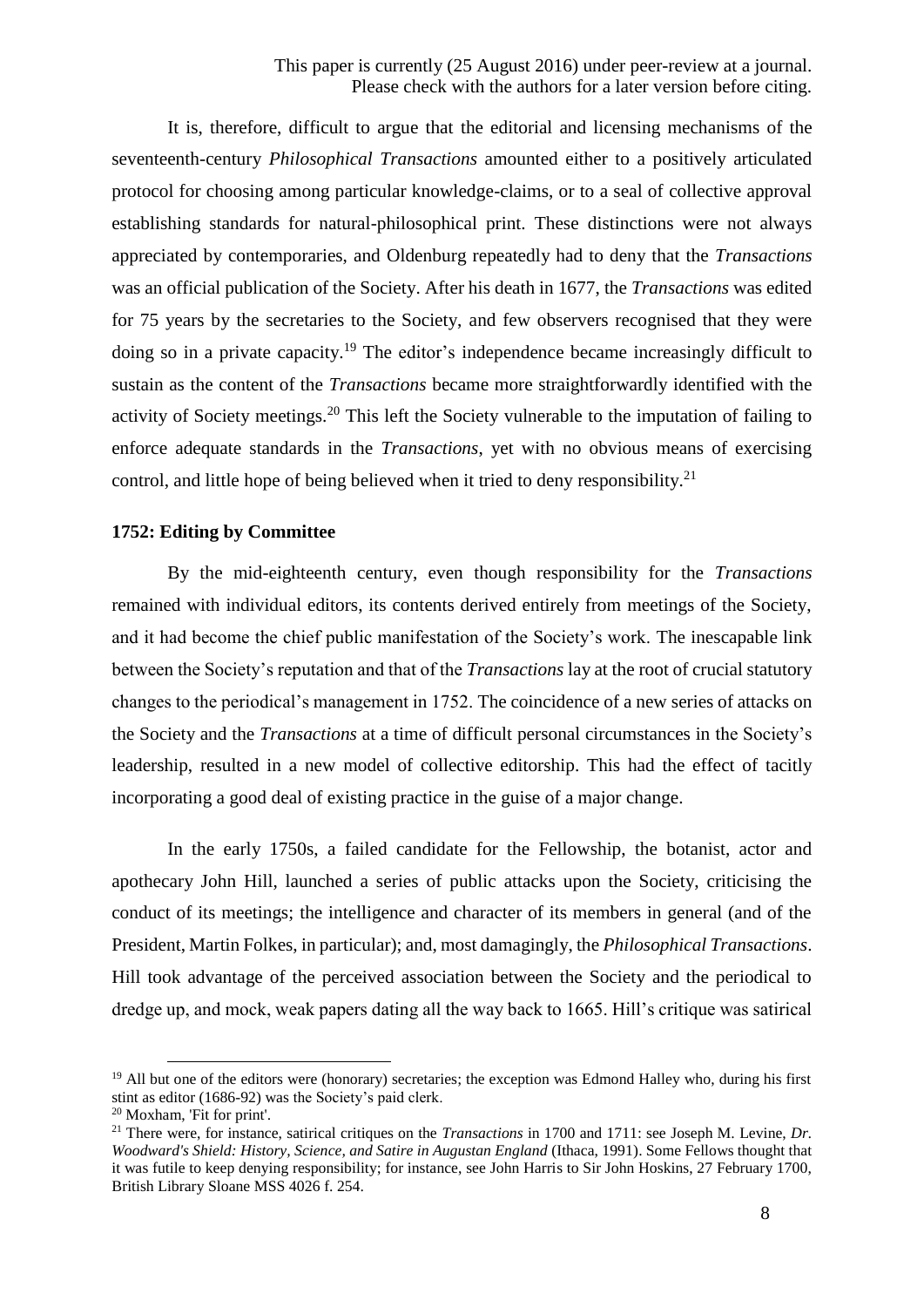as much as it was philosophical and he had particular fun excoriating the self-evidently absurd or trivial. He solemnly proposed, for instance, a string of escalatingly ludicrous improvements to a 1703 paper on a Ceylonese technique of hunting waterfowl that involved the hunter wading into the water up to his neck with a clay pot over his head, and pulling the bird under by the feet.<sup>22</sup> In other cases Hill objected to the space and precedence granted to minor naturalhistorical observations by people he despised as cronies of the President, and in still others he raised more substantive criticisms. In each instance, however, the basic force of the critique came from his ability to amplify and exploit the assumption that everything published in the *Transactions* had in some way passed the Society's scrutiny, and that the Society was therefore intellectually responsible for the contents. Hill cemented the perceived link by calling his critique *A Review of the Works of the Royal Society* (1751).

Shortly after Hill's attack, Cromwell Mortimer, the editor (and Secretary of the Society), died suddenly. Combined with the long-term incapacity of the President, this afforded the Council an opportunity to reform the existing system without making scapegoats of its official leadership. Their response was to enact precisely the kind of collective editorial responsibility that Hill had insinuated. In January 1752, the Royal Society took on both financial and editorial management of the *Transactions*. From this point on (until 1990), the *Transactions* officially had no editor. The members of the Council acted as a Committee of Papers, charged with deciding collectively which of the papers communicated to the Society to publish.

This was not a necessary or obvious step. Individual decision-making by editors, or even groups of editors, was a widespread and successful model for editing a periodical, and by assuming financial responsibility, the Society's Council acquired a means to control any editor it appointed.<sup>23</sup> By involving more people in the editorial process, the Society protected itself from the incompetence or idleness of individual editors; and by making decisions through committee voting, it protected the President and Secretaries from *ad hominem* attacks on their judgement. These processes for collective editorial responsibility would deflect many of Hill's criticisms, though the Society never officially acknowledged Hill's attack.

<sup>&</sup>lt;sup>22</sup> John Hill, *A Review of the Works of the Royal Society (London, 1751)*, pp. 9-11. The original paper was published in *PT* **72** (1703), pp. 1094-96, as 'Observations made in the island of Ceilan...by Mr Strachan'.

 $^{23}$  On individual editorial responsibility, even within teams, see David A. Kronick, 'Authorship and authority in the scientific periodicals of the seventeenth and eighteenth centuries', *Library Quarterly*, 48 (1978), pp. 225-75.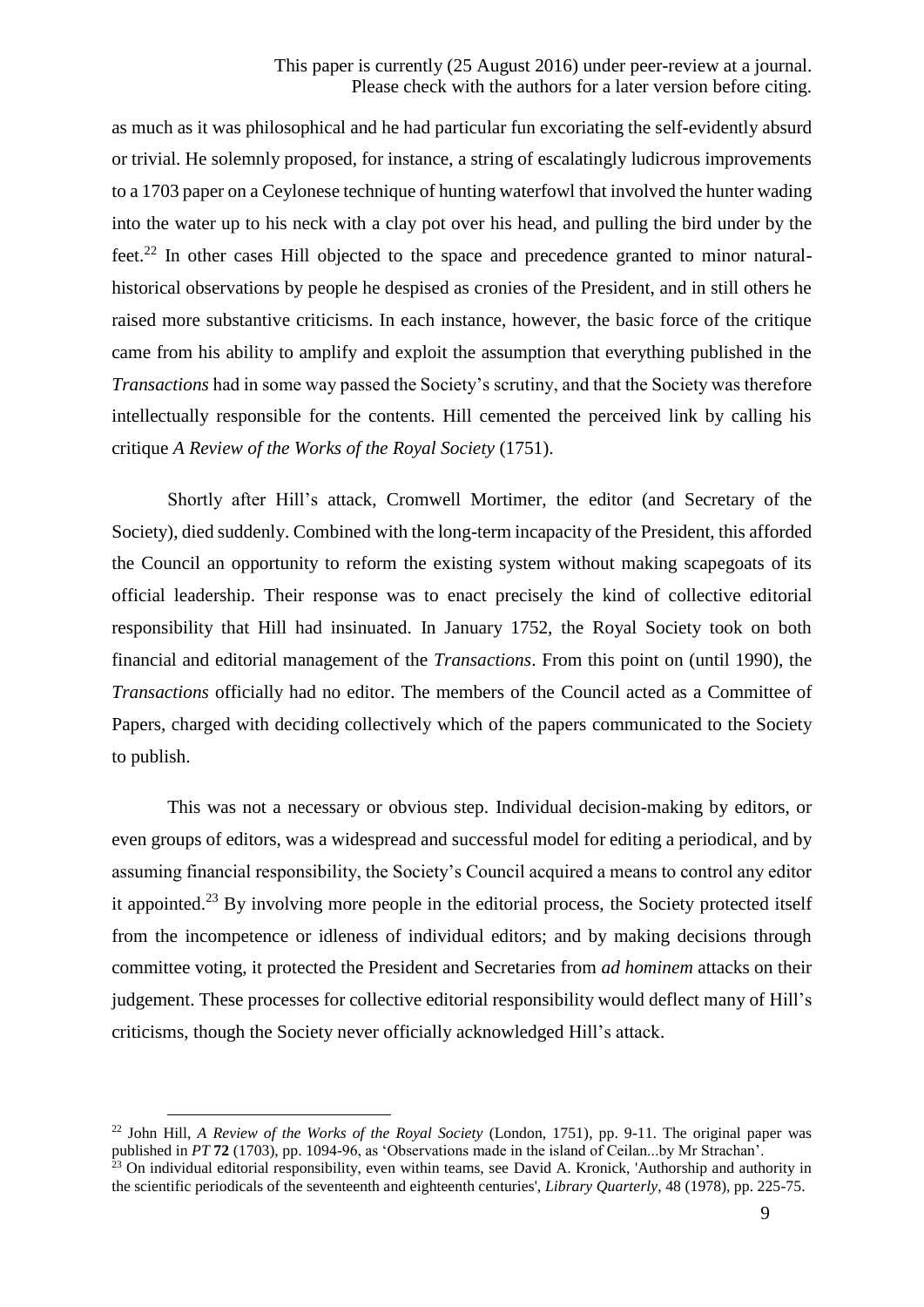The new statutes of 1752 laid down that the Committee should consider all papers communicated to the Society, in the order in which they had been read at meetings.<sup>24</sup> At each committee meeting, the members were furnished with abstracts of the papers, usually between 500 and 2,000 words in length, and were supposed to reach their decision by secret ballot without discussion.<sup>25</sup> This contrasts with the practices of both the Parisian Académie Royale, where the *rapporteurs* assigned to consider submissions by outsiders were expected to produce jointly-authored reports, and of the Royal Society of Edinburgh (f.1783), whose statutes would explicitly allow conversation about the merits of the papers.<sup>26</sup> The Royal Society of London's system sought collective judgement not by seeking consensus, but on the basis of a group of equally-weighted individual judgements. The 'no discussion' rule was avowedly intended to prevent the committee decision from being unduly swayed by any particular individual. How this system worked in practice is hard to assess, since some of the rules of procedure were apparently contradictory or, at best, deeply impractical. In particular, it is difficult to see how the decision to postpone particular papers, apparently because the Committee members gathered on that particular occasion did not have the appropriate expertise, could have been arrived at in silence.<sup>27</sup> Thus the post-1752 decision-making process remained opaque to outsiders, but the written procedures gave the appearance of probity, and produced judgements that were hard to contest.

The practice of the Committee of Papers seems on balance to have been more concerned to weed out unsuitable papers than to proactively select the best for publication. In the decades around 1800, around 65% of papers read to the Society were later published in some form in the *Transactions*. <sup>28</sup> Editorial practice was governed by several factors: first, the question of whom the periodical should most benefit; second, the relationship between the Society's meetings and papers; and third, the Society's established reluctance to adjudicate claims to knowledge. According to the founding editorial statement of the post-1752 *Transactions*, it was officially to be run 'for the sole use and benefit of this Society', a statement with a range of possible meanings covering reputational or financial benefit to the institution as a whole, or

1

<sup>28</sup> From our examination of the minute books of the Committee of Papers, RS/CMB/90/2.

<sup>&</sup>lt;sup>24</sup> Royal Society Council Minutes Original (henceforth RS CMO), vol. 4

<sup>&</sup>lt;sup>25</sup> Royal Society Committee Minute Book (henceforth RS CMB) vol. 90/1.

<sup>&</sup>lt;sup>26</sup> James McClellan III, 'Specialist Control: The Publications Committee of the Académie Royale des Sciences (Paris), 1700-1793', *Transactions of the American Philosophical Society*, 93 (2003), pp. 1-134; Minutes of Proceedings of the Royal Society of Edinburgh, 17 July 1784, National Library of Scotland, Acc.10000/1.

<sup>27</sup> The minute book of the Committee of Papers (RS CMB/90/2, 1780-1820, *passim*) shows that it was common for two or three papers at each meeting (and not just the last on the agenda) to be deferred.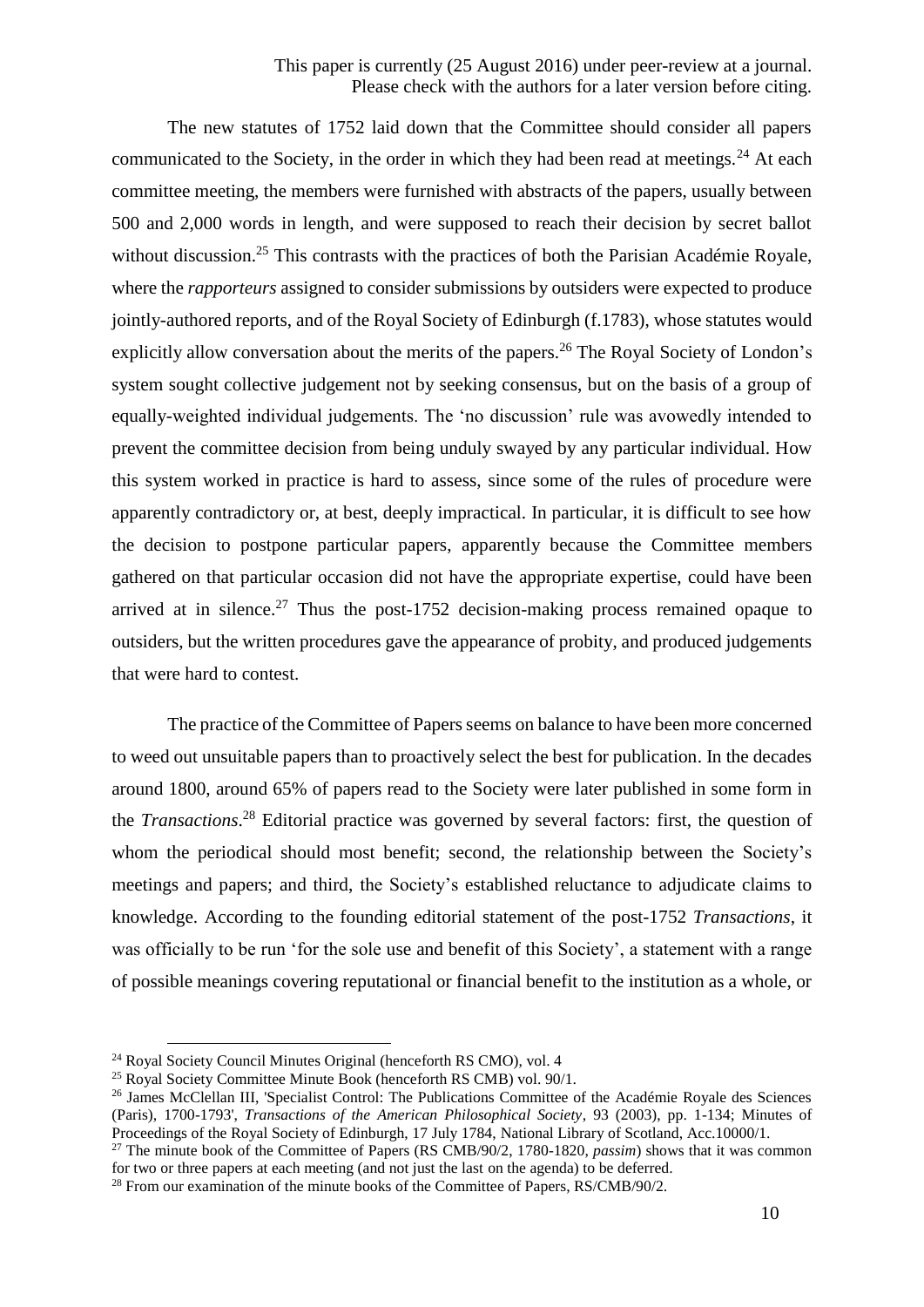utility to the fellows. We have already seen how, by imbuing its publishing decisions with collective authority, the Society aimed to protect its reputation and to shield individuals from external criticism. It is equally clear that the Society did not benefit financially from the takeover.<sup>29</sup> More copies of each issue were reserved for the fellowship than were put on general sale, making profit unlikely, and from 1799 onward, impossible (due to a new method of setting the sale price). <sup>30</sup> One obvious respect in which the *Transactions* constituted a benefit to the fellows, many of whom could not or did not attend meetings in London, lay in giving the wider fellowship access to the matters communicated at meetings. The value of the periodical to such an audience lay rather in being broadly representative than in showcasing the very best papers. It is also relevant that the volume of papers passing through the Society meetings was not yet large enough to put pressure on the amount of paper and print that the Society was willing to pay for. The *Transactions* had no page limits, and its length could vary to suit each session's crop of papers.

Second, the relationship between the *Transactions* and the meetings of the Society is key to understanding the editorial practice: although the procedures of the Committee of Papers provided a semi-public justification for the Society's publication decisions, they masked the fact that the main filtering of papers had, in fact, occurred (silently) much earlier.<sup>31</sup> Papers would only be presented at a meeting of the Society if 'communicated' (in effect, vouched for) by a fellow. This early gate-keeping was often the point at which obvious self-refuting nonsense, such as proposals for perpetual motion machines and squaring the circle, was weeded out, but it also gave the selection of papers a social dimension. The Society's existence as a gentlemanly association introduced a degree of delicacy into its publication protocols: to refuse a paper was to imply a criticism of the judgement of the Fellow who had communicated it in the first place. More broadly, if the Committee routinely declined to publish many papers, it ran the risk of implying that the meetings were filled with material too dull or too weak to appear in print; this would have risked alienating both the scientifically active Fellows, and the gentlemen who made up the bulk of the dues-paying membership.

<sup>29</sup> Aileen Fyfe, 'Journals, learned societies and money: Philosophical Transactions, ca. 1750–1900', *Notes and Records of the Royal Society*, 69 (2015), pp. 277-99.

<sup>30</sup> RS CMO/8 pp. 152, 172, envisaged a break-even point of 600 sales of an edition of 900, yet no more than 350 copies were actually available to be sold publicly.

<sup>&</sup>lt;sup>31</sup> Aileen Fyfe and Noah Moxham, 'Making Public ahead of Print: Meetings and Publications at the Royal Society, 1752-1892', *Notes and Records of the Royal Society*, 70 (2016 forthcoming).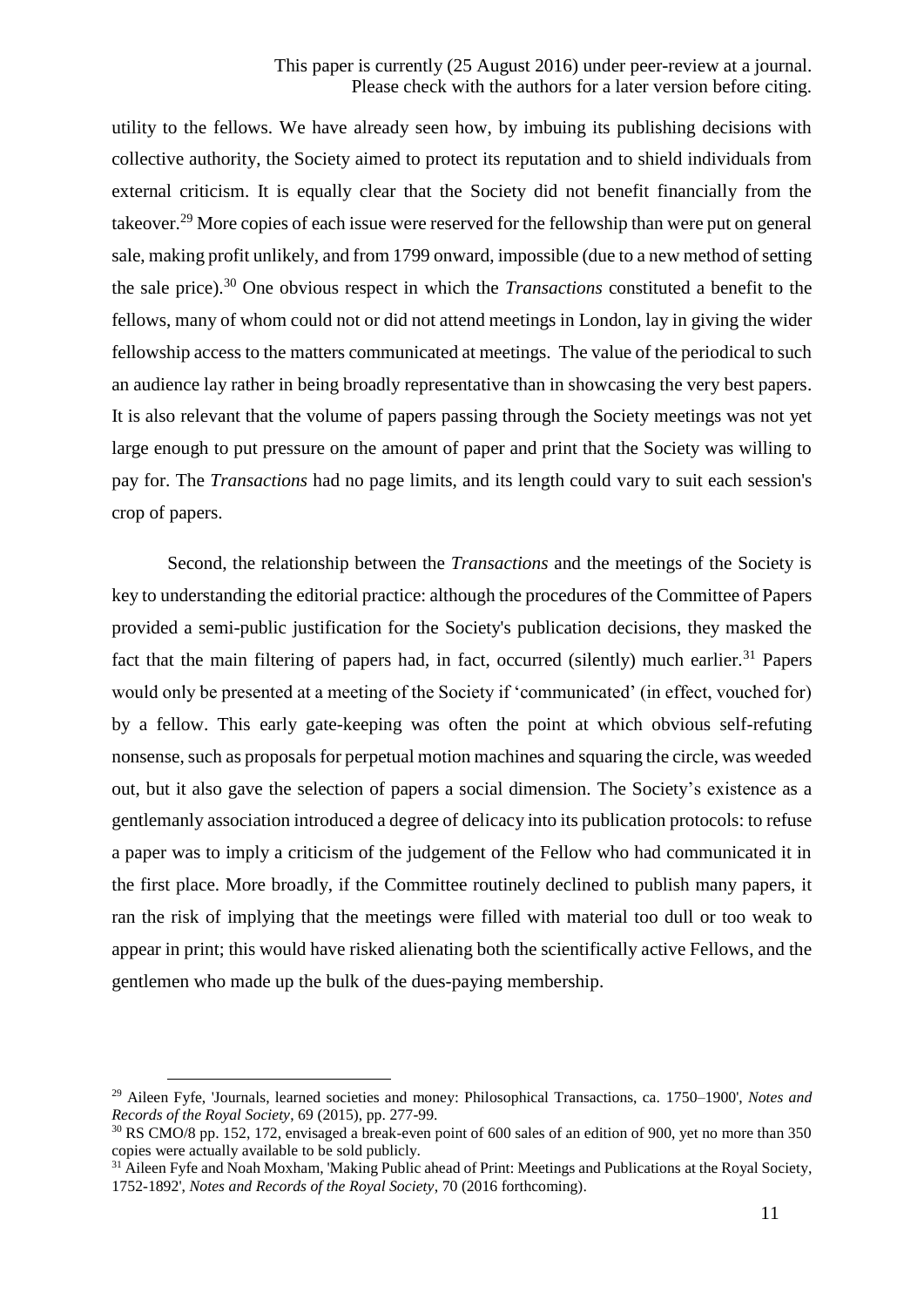## This paper is currently (25 August 2016) under peer-review at a journal. Please check with the authors for a later version before citing.

This delicate balance was usually negotiated ahead of meetings, rather than at the (postmeeting) committee stage. The Society was not obliged to grant time at a meeting to every paper submitted to it, and decisions were in the gift of the President and officers. The protocols for deciding what would feature at meetings remained, to outsiders, dauntingly opaque; much depended on the interests and prejudices of the individuals concerned, especially during the presidency of Joseph Banks (1778-1820). The President sometimes informally sought a second opinion on the intellectual merits of a paper, but was under no obligation to follow the advice he received. Thus, in 1796 Banks unilaterally turned down Edward Jenner's description of his technique of vaccination against smallpox, despite positive evaluations from two medical colleagues. Banks appears to have been more concerned about the reputational risk to the Society of appearing to promote a treatment that might not live up to the claims made for it.<sup>32</sup> Surviving correspondence and diaries from the late eighteenth century demonstrate that such unofficial consultations were common, both before and after a paper was formally read to a meeting.<sup>33</sup>

The third significant factor governing the broadly inclusive tendency of the Society's editorial dispensation was its habitual reluctance to appear to be endorsing the truth of what was contained in the *Transactions*. What was published appeared in good faith, but the Society admitted no ultimate responsibility for the claims advanced in the periodical. Thus, while reputational control demanded that trivial papers not be published, anything else of interest might be. In an 'advertisement' printed at the front of every part of *Transactions* from 1752 until 1959, the Society explicitly distanced itself from the types of judgements contained in the official reports on patents and discoveries produced by the Paris Académie.<sup>34</sup> It insisted that 'it is an established rule of the Society, to which they will always adhere, never to give their opinion, as a body, upon any subject, either of Nature or Art, that comes before them'. Appearing in the *Transactions* signified only the committee's collective recognition of 'the importance and singularity of the subjects, or the advantageous manner of treating them', and should in no way be taken to imply that the Society answered 'for the certainty of the facts, or propriety of the reasonings …, which must still rest on the credit or judgment of their respective authors'.<sup>35</sup> This refusal to adjudicate the epistemic status of claims to knowledge was already

<sup>32</sup> Jenner's paper thus appeared as a privately printed pamphlet. See Richard B. Fisher, *Edward Jenner, 1749- 1823* (London, 1991).

<sup>&</sup>lt;sup>33</sup> Fyfe and Moxham, 'Making Public ahead of Print'.

<sup>&</sup>lt;sup>34</sup> The Record of the Royal Society: supplement 1940-1989 (London, 1992), PAGE.

<sup>35</sup> e.g. 'Advertisement', *Philosophical Transactions* 64 (1774), iii-iv.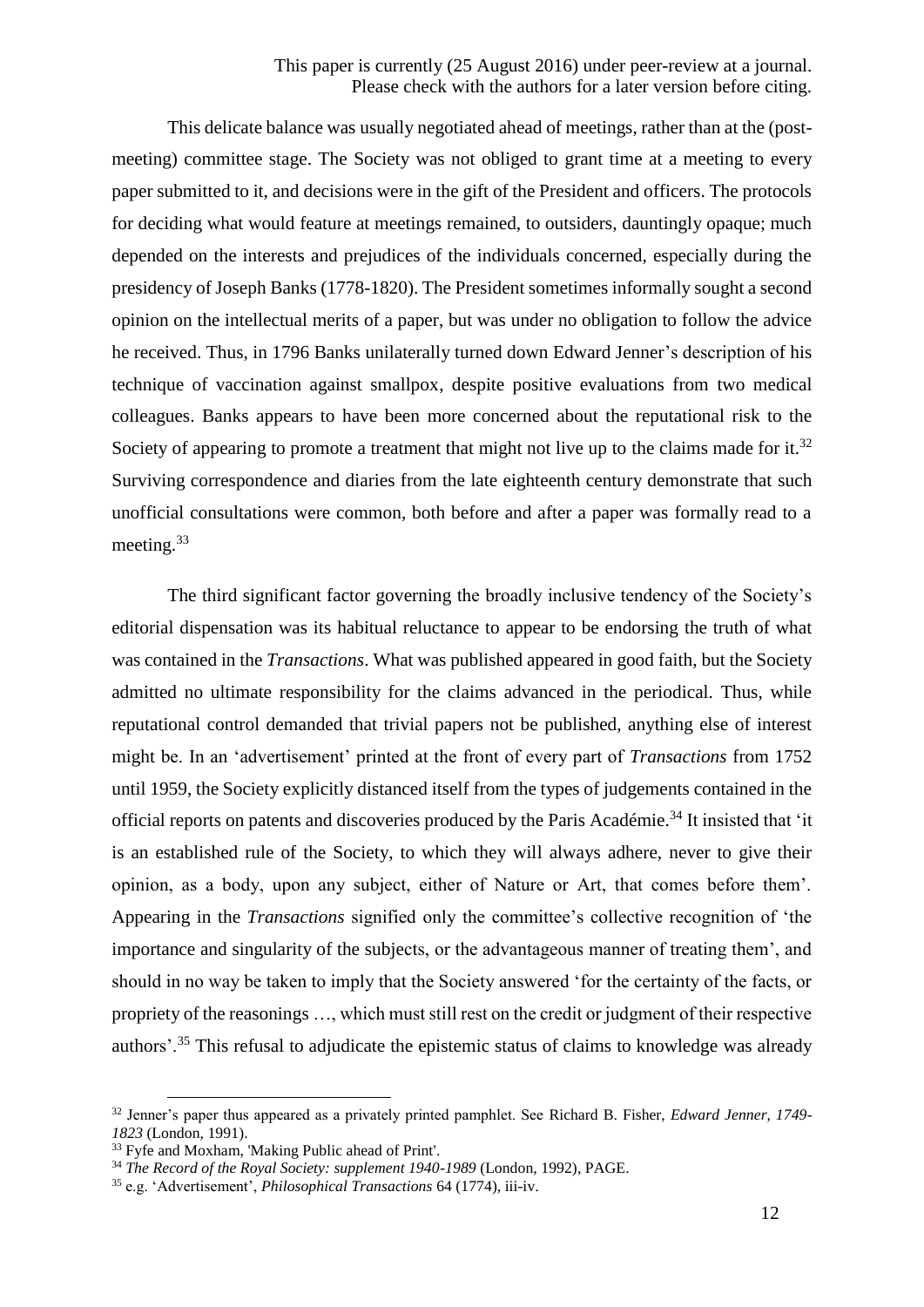apparent in the discussion about licensing Hooke's *Micrographia* in 1664. By denying that it made public epistemic judgements, the Society avoided tying its reputation to any particular knowledge-claim, but also sought to prevent unscrupulous authors and projectors from using the Society's name for their own advantage. The 1752 advertisement complained about the practice of claiming in the 'public news-papers' that particular 'projects, inventions, and curiosities' had 'met with the highest applause and approbation' from the Royal Society. Such acknowledgements as were tendered, the council claimed, were no more than 'a matter of civility', and to presume they meant anything more was potentially 'to the dishonour of the Society'.<sup>36</sup>

This helps explain why a committee-based editorial system, which could have been used as a way of expressing the collective, corporate opinion of the fellowship as a whole, actually sought to *prevent* its judgements from being read that way. The *Transactions* was not supposed to be a repository of officially-sanctioned knowledge, but of interesting or intriguing phenomena that were worthy of further consideration. This remained the official understanding of the meaning of the editorial process until the mid-twentieth century, although, in practice, it would shift significantly with the introduction of referees, and, in particular, with the introduction of a second Society periodical.

#### **1832: Referees**

In the late 1820s and 1830s, the Royal Society was, once more, facing criticism. This time, it came from a group of younger fellows, disenchanted with the Society's conduct under the recently-deceased Joseph Banks. Influenced by developments in France, the reformers sought to turn the Society into a smaller, more elite organisation, made up of members with active research interests, more like the Paris Académie, yet still voluntary. As Charles Babbage's *The Decline of Science in England* (1830) made clear, the reformers treated publication in the *Transactions* as an indication of the author's suitability for membership of such an organisation.<sup>37</sup> This approach had the potential to change the meaning of publication decisions, which would no longer merely imply that a published paper would be of some interest to readers, but would be a positive recommendation of the author as a man of science.

<sup>36</sup> Ibid.

<sup>37</sup> Charles Babbage, *Reflections on the Decline of Science in England* (London, 1830), pp. 33-4. See also Marie Boas Hall, *All Scientists Now: The Royal Society in the Nineteenth Century* (Cambridge, 2002), Ch. 3.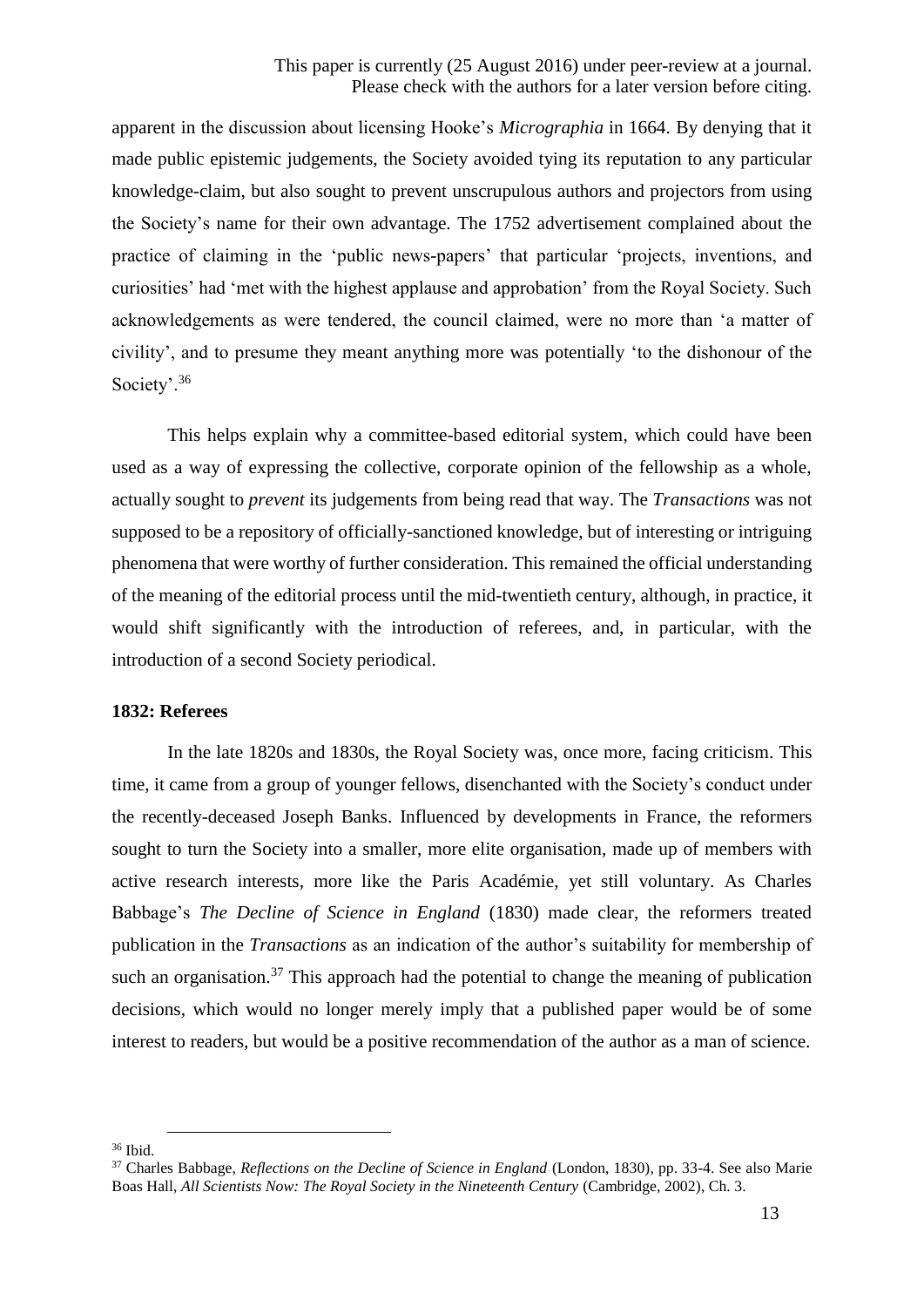With individual reputations to rest on publication, the reformers proposed changes to the editorial system. *Science without a Head* (published anonymously by Augustus Bozzi Granville in 1830) argued that the increasing specialisation of scientific research meant that the Committee of Papers, limited by statute to twenty-one members and whose meetings were seldom fully attended, was not qualified to decide the fate of the wide variety of papers received by the Society.<sup>38</sup> In 1827, several of the reformers had served on a committee whose report emphasised the need for the committee to have 'sufficient time… to examine [papers] carefully' and to communicate directly with the authors when necessary, implicitly critiquing the habit of relying on abstracts of papers, and voting with no discussion or opportunity for revision.<sup>39</sup> In his anniversary address as President, in November 1832, the Duke of Sussex announced in his presidential address to the Society that, for almost a year, the Committee of Papers had now been approving papers for publication in the *Transactions* only if 'a written report of its fitness shall have been previously made by one or more members of the Council, to whom it shall have been especially referred for examination'.<sup>40</sup>

The series of referees' reports in the Royal Society's archive runs continuously from 1832; and the Society nowadays proudly cites 1832 as the invention of refereeing. However, there were precedents. The 1752 statutes allowed the Committee of Papers to summon any other fellow, who was 'knowing and well-skilled in the particular branch of Science', to deliver an opinion of a paper on whose merits the Committee felt itself unqualified to decide.<sup>41</sup> The surviving minute books contain few records of referrals under this statute: five between 1780 and 1815, and not many more thereafter. Yet Granville, having used his Fellow's privilege to examine these same records in 1830, nonetheless asserted that 'every communication is supposed to have been previously […] referred to the judgment of some competent member who reports his opinion'.<sup>42</sup> Granville's confident assertion suggests that there was assumed to be, and may actually have been, far more use of oral reporting at the Committee of Papers prior to 1832 than either the statutes required, or the minute-books recorded. Granville's testimony, and the scant evidence for earlier instances of 'referring' papers, suggests that the Committee

 $42$  Ibid., p. 54.

<sup>38</sup> [Augustus Bozzi Granville\*, *Science without a head; or, The Royal Society dissected. By one of the 687 F.R.S.*  (London, 1830), p. 122.

 $39$  Committee for Limiting the Fellowship, reported to Council on 11 June 1827, RS CMB/1/20/2, pp.167-8, quoted in Babbage, *Decline of Science in England*, p. 164

<sup>40</sup> Frederick Augustus Duke of Sussex, '[Presidential Address 1832]', *Abstracts of the Papers printed in Philosophical Transactions of the Royal Society of London*, 3 (1830-1837), pp. 140-55, at p. 141. Although Sussex claimed this trial had been resolved by Council, there is no mention of it in the Council minute books.

<sup>41</sup> *Diplomata et Statuta Regalis Societatis Londini* (London: Samuel Richardson, 1752), p. 109.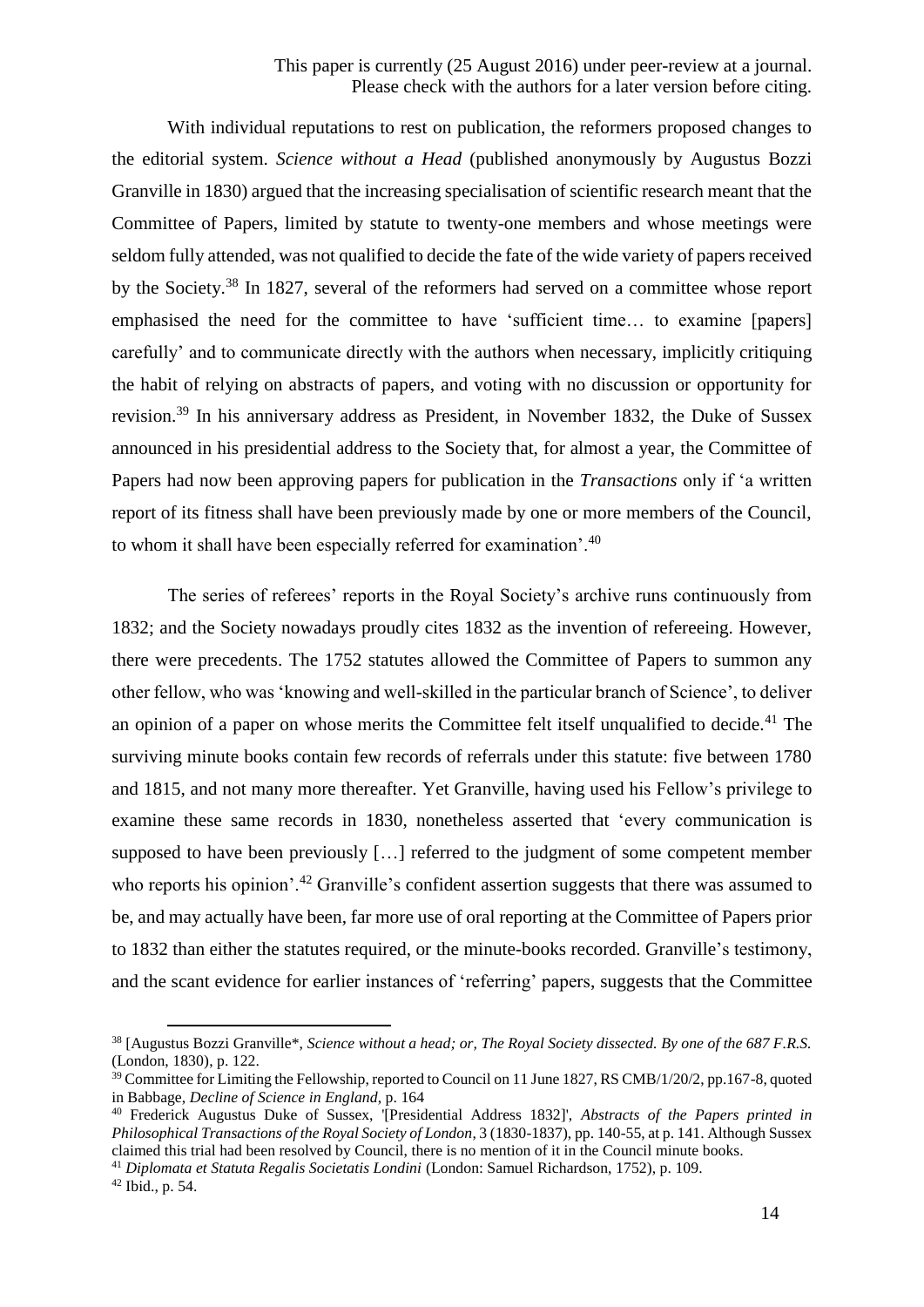customarily worked around the statutory provisions for calling upon outside help and forbidding discussion in meetings. Furthermore, in the few recorded instances, papers were usually referred to someone already on the Committee of Papers, indicating that, in late eighteenth-century practice, 'referring' was used to ensure that someone had actually taken the time to scrutinise the full paper (not just the abstract), rather than to bring in additional expertise.

According to the Duke of Sussex, the Royal Society's 1832 move to (mostly) written reports was in emulation of 'many Foreign Societies', but particularly the Parisian Académie, which required 'written Reports… from a Committee of their Members'. He claimed the key virtues of the French reports were, first, that they expressed the judgment of 'veterans… who have earned by their labours an European reputation', and second, that they were made public. Those sitting in judgment had 'an authority sufficient to establish at once the full importance of a discovery, to fix its relation to the existing mass of knowledge, and to define its probable effect upon the future progress of science', and their public reports were 'often more valuable than the original communications upon which they are founded'.<sup>43</sup> By continuing to use only members of Council as referees, the Royal Society in 1832 was imitating this top-down model of evaluation; and it further imitated the French by making some of the reports (those 'of a favourable nature') public at Society meetings and in print. As in France, some of these early reports were collaborative, with referees expected to reach consensus and issue a joint report. As Alex Csiszar has shown, this quickly proved problematic, especially when referees disagreed about both the paper's precise merits and the purpose of their report.<sup>44</sup> Within a year, the Society abandoned both the requirement of a joint verdict and the publishing of reports. Written refereeing continued, but the referees henceforth reported independently and their reports (and names) were treated as confidential.<sup>45</sup>

Why did the 1832 experiment with open, collaborative refereeing fail? Sussex acknowledged that it would call for 'the occasional sacrifice both of time and labour'.<sup>46</sup> And codes of politeness meant that reports were only ever published when the referees felt able to offer ringing endorsements. It was potentially an excellent way of pointing up and even adding

<sup>43</sup> Ibid., 142.

<sup>44</sup> Alex Csiszar, 'Peer review: troubled from the start', *Nature*, 532 (2016), pp. 306-8. For the French model, see McClellan III, 'Specialist control'.

<sup>&</sup>lt;sup>45</sup> There is an 1835 exception.

<sup>46</sup> Sussex, '[Presidential Address 1832]', p. 142.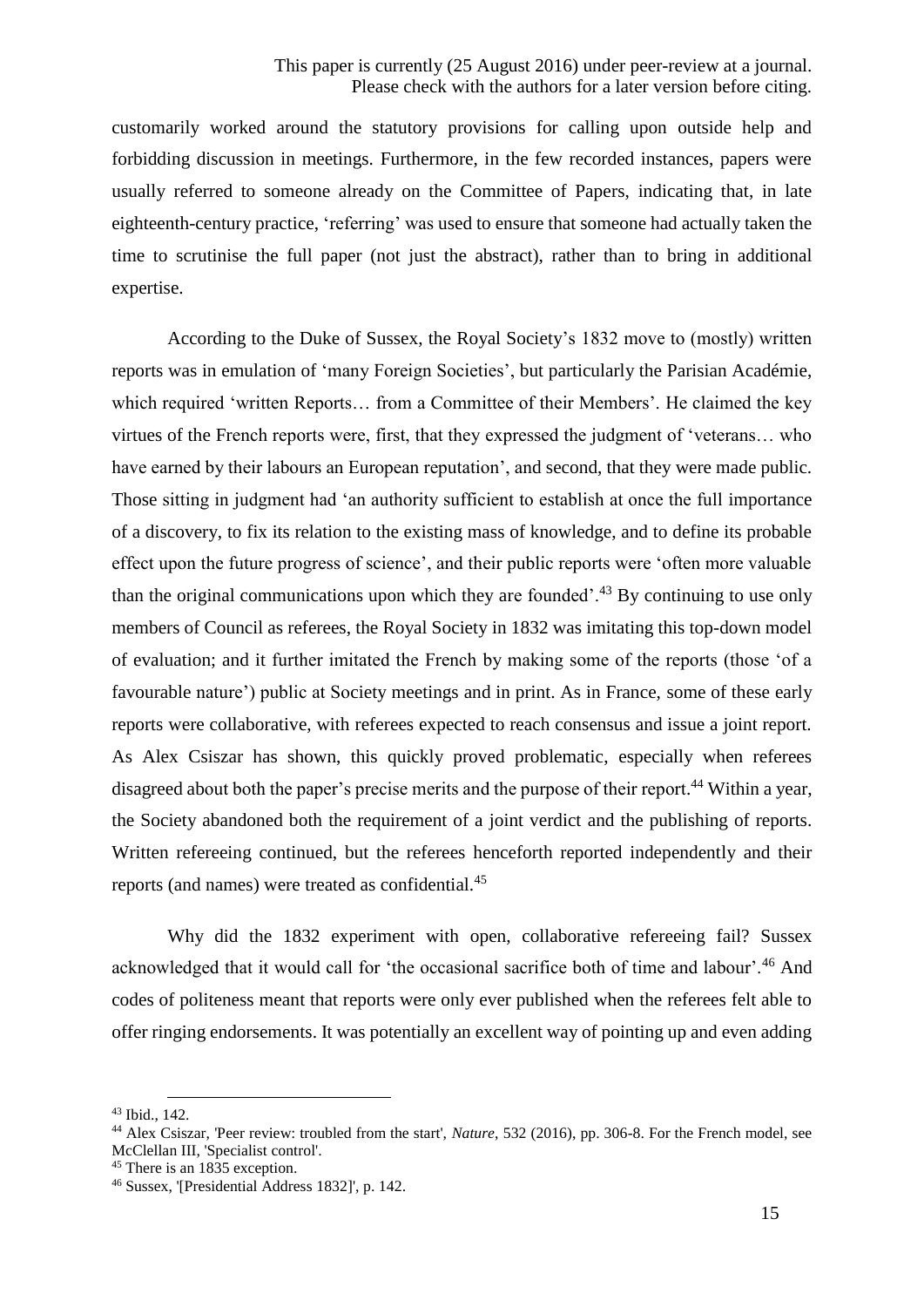value to outstanding papers, but a significant waste of 'time and labour' if the paper were bad or merely mediocre. Publishing a reasoned and expert justification of a paper could also have been seen as running counter to the 1752 'advertisement' that the *Transactions* still carried.

One way to lessen the load of refereeing was to spread it more widely among the fellowship. From 1833, various *ad hoc* subject committees were established to adjudicate the award of the Society's Royal Medals, and these committees rapidly assumed an editorial function. From 1838, they were formally established as Sectional Committees (each covering a different disciplinary field), and charged with delivering recommendations to the Committee of Papers about what to publish and what not. For the next decade, these Sectional Committees sometimes came to a collective decision amongst themselves, and sometimes referred papers to one or two individual members. The committee members thus became a pool of subjectspecialist referees, involving a wider circle of fellows in decision-making, and potentially deflecting criticism aimed at a Council clique.

It is clear that, during the 1830s and 1840s, the way refereeing fitted into editorial practices had not yet standardised. The number of referees varied, reports were not necessarily delivered in writing, and varied from single sentences to twenty closely-written pages. Referees were unsure whether they were to offer criticism and suggestions, or even a positive recommendation about whether or not to publish.<sup>47</sup> Those who offered a recommendation were not necessarily dogmatic about it: in June 1833, one referee sent a letter full of criticisms of David Brewster's paper on the crystalline structure of the eye, but was happy to leave it to his fellow referee to 'draw up such a report as you think necessary for the occasion, and on your better judgement I shall most willingly rely'. (The paper was published.)<sup>48</sup> In some cases we have only one surviving report for a paper, in others two; in some cases the two referees agreed on a joint decision, and in others they submitted their reports separately. It was up to the Sectional Committees or the Committee of Papers to make sense of the form in which the reports happened to be submitted.

In early 1831, the Royal Society had also created a new periodical, which changed the perceived role of the *Transactions* and the refereeing process associated with it. The *Proceedings* was issued monthly during the Society's session, in contrast to the twice-yearly

<sup>&</sup>lt;sup>47</sup> Some preferred not to make a positive recommendation: see Thomas Wharton Jones's 24 June 1841 report on a paper by JM Ferrall, RS Referees' Reports (henceforth RS RR) 1/64.

 $^{48}$  RS RR/1/30 and 31.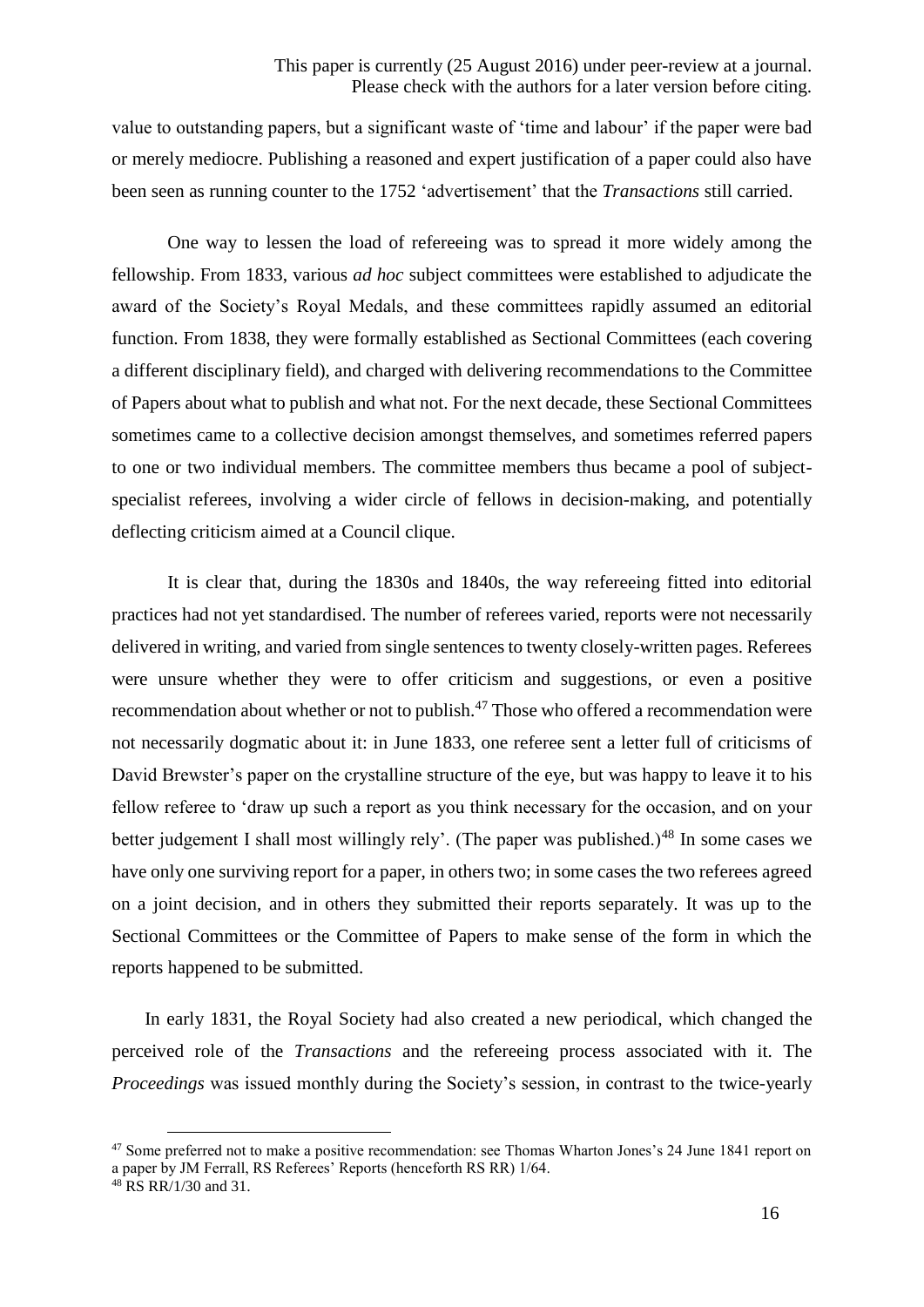parts of *Transactions*. It reported on each meeting of the Society, including lists of gifts received, elections of new Fellows, and annual reports, as well as summaries of the papers read.<sup>49</sup> By 1833, the initial *Proceedings* print run of 750 copies (enough for the fellowship, plus a hundred more) had been increased to 1500.<sup>50</sup> *Proceedings* thus assumed the function of representing the Society's meetings to the fellowship and to the wider public.

The post-1831 *Transactions* thus became more selective in what it published: by the 1850s, *Transactions* published only around 30% of the papers submitted to the Society.<sup>51</sup> The more systematic use of referees, which had been introduced shortly after the launch of *Proceedings*, was specifically for the *Transactions*. Only around half of the papers communicated to the Society were sent to referees for possible consideration for the *Transactions*, indicating that some pre-selection was being done by the Committee of Papers. From early on, referees were drawing distinctions between papers suitable for the *Transactions* and those that might be adequately reported in short form in the *Proceedings*. Reports recommending publication in the *Transactions* frequently commended scope, originality and significance, much the same evaluation criteria as those advocated by the Duke of Sussex in his 1832 address.

The greater attention paid to decisions for *Transactions* – as evidenced by the use of refereeing – suggests that publication in *Transactions* carried greater consequences for the Society. With the 1752 advertisement still in place, there was no endorsement of the knowledge claims put forward in either periodical. But a *Transactions* paper represented a financial commitment from the Society (because these papers were lengthy and well-illustrated), and a mark of prestige for both the Society (because of the glory potentially reflected on the Society for having recognised and published important research) and the author (from 1840, authorship of a paper in *Transactions*, but not *Proceedings*, was seen as sufficient evidence of scientific merit to justify a discount on the life membership fee for fellows).<sup>52</sup> Given that the pool of

<sup>49</sup> Council resolved to print abstracts of the papers read at meetings on 16 December 1830 (RS CMO/12 pp. 144- 6); the first issue covered the meetings of 18 November to 16 December 1830; though the date entry on the Royal Society's account for the first issue does not appear in the printer's records until 25 February 1831: Taylor and Francis Journal (St Bride's Library) 1830-40. The issues of the new periodical were titled *Proceedings of the Royal Society*, but the early bound volumes have a title page *Abstracts of the papers printed in the Philosophical Transactions* for continuity with the retrospective series of abstracts covering 1800-1830.

<sup>50</sup> Taylor and Francis Journal (St Bride's Library) 1830-40, 21 March 1833. The *Transactions* print run at the time was 1,000.

<sup>51</sup> From our analysis of the RS Register of Papers, MS/421.

 $52$  Fellows could either pay annual fees, or 'compound' their future fees by paying a hefty  $£60$ ; this 'compounded' fee was reduced to £40 for those with a *Transactions* paper, see *The Record of the Royal Society of London*  (London, 1912), p. 170. This practice (with its bias towards *Transactions* as the only eligible form of publication) was discontinued in 1887, Ibid., p. 275.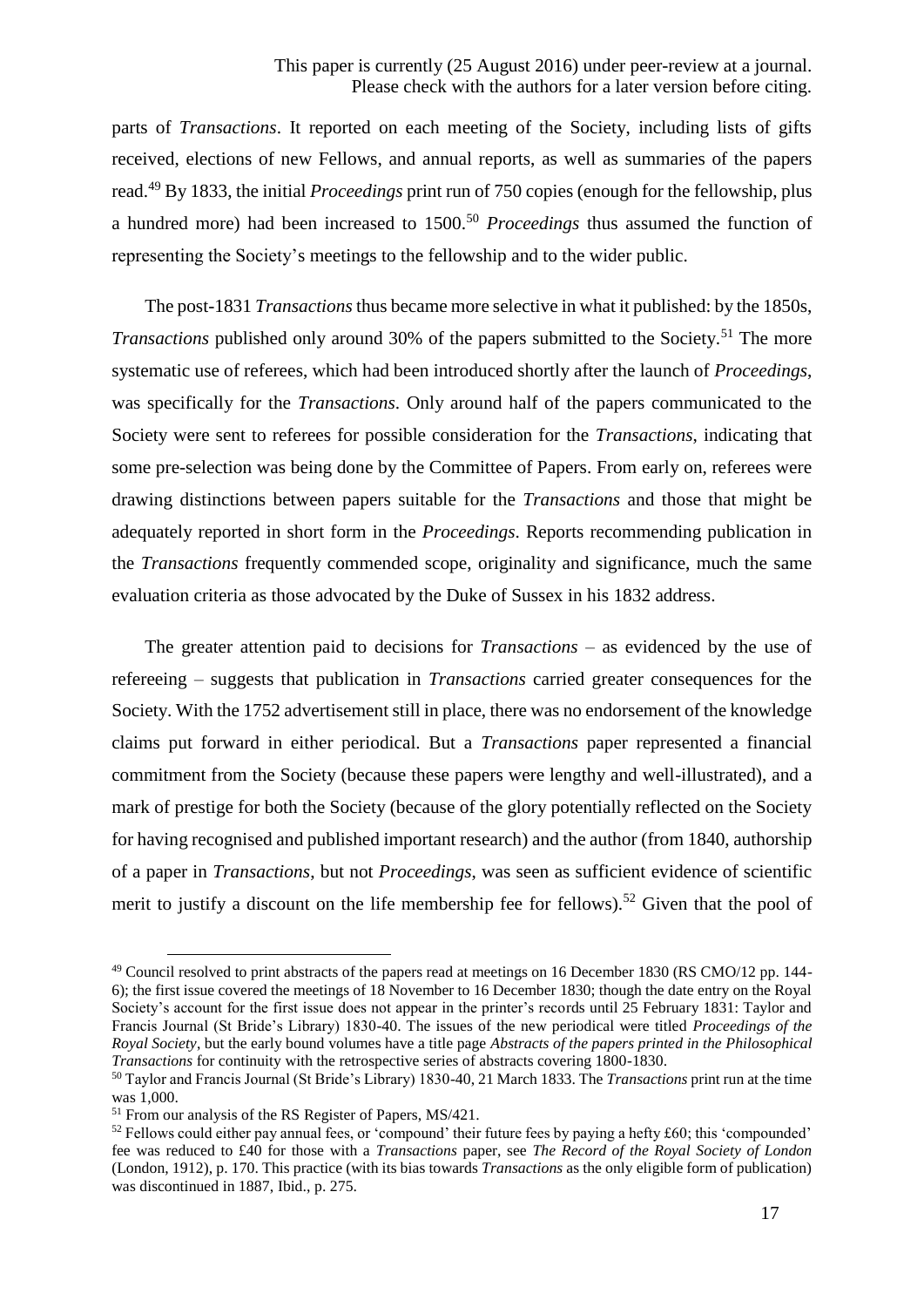papers deemed worthy of being read at a meeting could now be seen in *Proceedings*, the publication decisions for *Transactions* could potentially be scrutinised as never before. The refereeing process could be seen (internally) as protecting the Society's reputation and finances and (externally) as mechanism for generating expert evaluation of research, thus justifying prestige.

After the variety of practice in the 1830s and 1840s, the Society's refereeing practices stabilised. After the sectional committees were disbanded in 1847, amidst a scandal over the award of a Royal Medal, referees were drawn from the entire fellowship. Papers were usually sent to two referees, one after the other, to save the labour of recopying what might be a very substantial manuscript. Although papers as published in *Transactions* were supposed to be substantively the same as when read to the Society, referees often recommended stylistic changes: flabby introductions and overly speculative conclusions were vigorously targeted for cutting.<sup>53</sup> Referees' enthusiasm for offering such suggestions, often at great length, may reflect the long-standing tradition of sociability and collegiality associated with Royal Society meetings: the written report permitted referees to respond at more considered length than was possible at a meeting, as well as enabling distant fellows to engage with the research presented at the London meetings. Thanks to the Victorian postal system, William Thomson was one of the most active referees in the 1860s and 1870s, despite being based in Glasgow. (His colleague W.J.M Rankine was also active, as was Henry Roscoe in Manchester, and many fellows based in London, Oxford and Cambridge.) This improving-and-mentoring function for refereeing was cultivated by long-serving secretary George Gabriel Stokes (1854-85). Stokes mediated between author (or communicator) and referees, passing on the official decision and usually sharing some of the referees' remarks.<sup>54</sup> By 1894, a guidance letter codified the dual role now expected of referees, advising that 'the guidance [for] the Committee of Papers' be kept 'separate from any detailed criticisms, or suggestions intended to be communicated to the author'.<sup>55</sup>

Once the brief experiment with published referees' reports ended, referees' identities and reports were kept confidential, just as Joseph Banks had always done with the informal

<sup>&</sup>lt;sup>53</sup> For more detailed discussion of refereeing practices in this period, see Despaux, 'Fit to print?' and Baldwin, 'Tyndall and Stokes'.

<sup>54</sup> Baldwin, 'Tyndall and Stokes'. Julie McDougall-Waters, 'Peer review in the nineteenth century', paper presented to *Publish or Perish* conference (Royal Society, March 2015).

<sup>55</sup> RS CMP/7, 6 December 1894.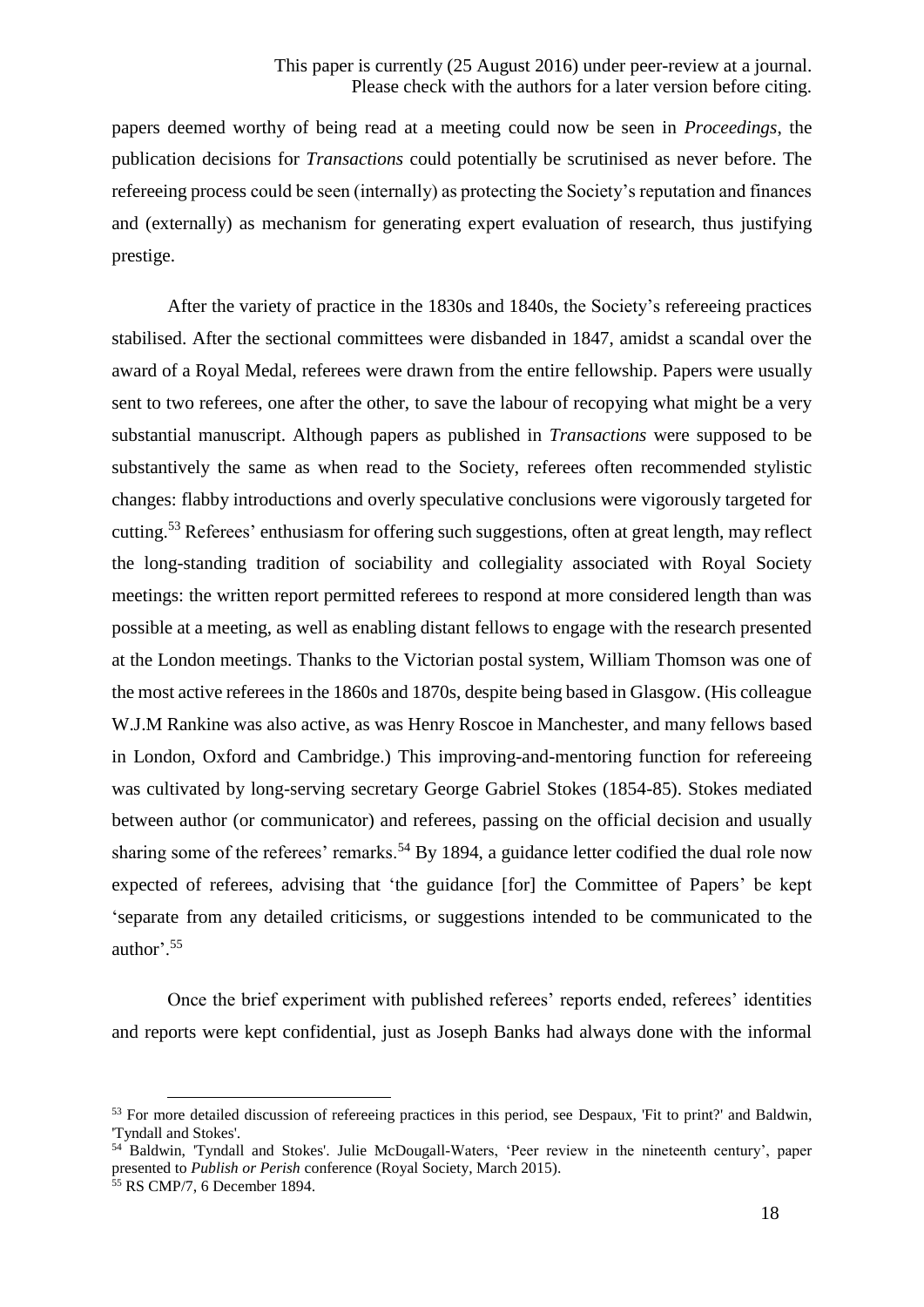advice he received.<sup>56</sup> Thus, the 1894 guidance allowed referees to request that their comments be transcribed before forwarding to the author.<sup>57</sup> The secrecy of this process occasionally led to complaints, and in 1878, one rejected author had railed against 'accursed… Secret Committees, secret members, [and] secret judgements'. Yet he admitted that he had been told the gist of the referees' complaints, and although the secretary refused to reveal the referees' names, the fact that they were fellows of the Society meant that their credentials were to some extent known.<sup>58</sup> Authors, on the other hand, were not permitted to be anonymous, because the Society wished to be able to evaluate the credentials (social and intellectual) of its contributors.

By the late nineteenth century, the Royal Society had a well-established set of editorial practices, with referees consulted specifically for expensive and high-prestige publication. The fact that refereeing was not deemed necessary for selecting papers to be read at meetings, or for short-form publication in the *Proceedings*, suggests that the long-standing, tacit and social processes for winnowing papers ahead of meetings – which relied on the judgement of the Fellows acting as 'communicators' and those serving on the Committee of Papers (i.e. Council) – were still felt to be working adequately well. By the 1890s, however, these gate-keeping practices were under pressure from finances and from the shifting demographic of what had become the scientific profession.

## **1896: Gate-Keeping**

In his anniversary address in November 1896, Joseph Lister, then President of the Royal Society, introduced a major overhaul of the Society's procedures. Lister explained the changes were intended to 'increase the interest of the meetings' and to achieve a 'greater rapidity in the publication'. The first aim would be achieved by reading a limited subset of the papers received, thus freeing up time at meetings for commentary and discussion. Secondly, new 'Sectional Committees' were to be 'entrusted' with 'reviewing the communications' received by the Society. By delegating the initial editorial evaluation to men knowledgeable in the

<sup>&</sup>lt;sup>56</sup> Banks was happy for the substance of the comments to be passed on but insisted that authors should not be given the referee's exact words nor his identity. See David Philip Miller, 'The usefulness of natural philosophy: the Royal Society and the culture of practical utility in the later eighteenth century', *British Journal for the History of Science*, 32 (1999), pp. 185-201.

<sup>57</sup> RS CMP/7, 6 December 1894.

<sup>58</sup> C. Piazzi Smyth, 'Solar Science at the pleasure of *Secret* Referees' *Nature* April 13, 1878, pp. 468-469. Smyth was the Astronomer Royal for Scotland and had previously resigned as a Fellow of the Royal Society.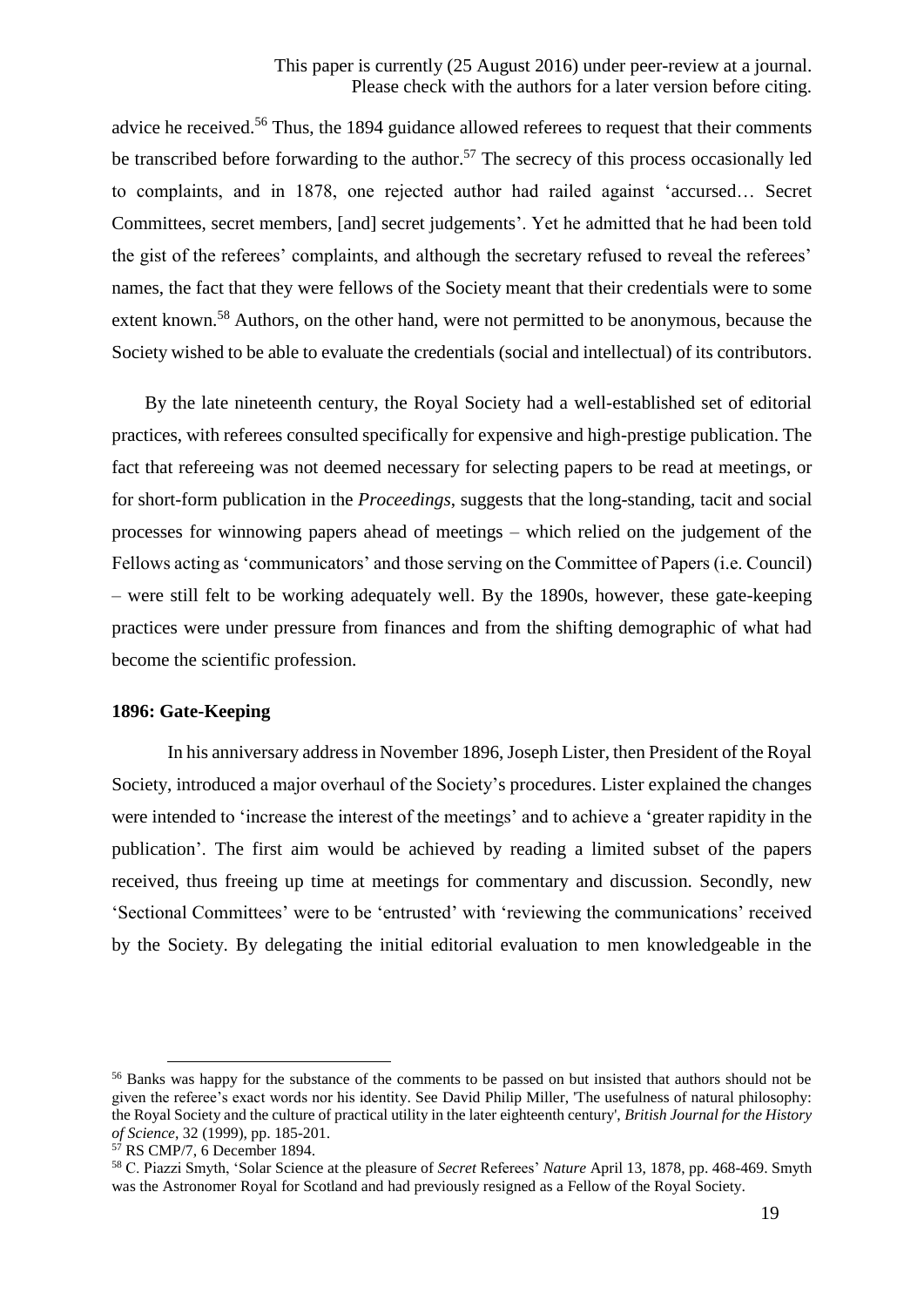distinct sections of knowledge, Lister hoped the committees would produce 'a more secure, and, at the same time, more rapid judgment as to the value of communications'.<sup>59</sup>

These restored Sectional Committees and their chairmen became the *de facto* guardians of the editorial process, though the Secretaries and Council retained ultimate responsibility. The committees organised referees for papers being considered for the *Transactions*, and they provided input into decisions about publication in *Proceedings* and selection for Discussion Meetings. The committees did most of their business by correspondence, often meeting in person just once a year; and it was the six chairmen who took on the bulk of the editorial work. Each chairman looked after his 'section' of natural knowledge, reporting to either the Physical Secretary or the Biological Secretary, as appropriate; and the papers recommended by his committee would appear alongside those recommended by the other committees in *Proceedings* or *Transactions*.<sup>60</sup> There is no evidence of any efforts to achieve a balance between subjects. Thus, in some respects, the Sectional Committees and their chairs might be seen as the editors and editorial boards of separate journals, linked only by the shared institutional branding of the printed product. Perhaps unsurprisingly, adding an extra layer of bureaucracy did not speed up decision-making: the median time taken from receipt of a paper to decision rose from 62 days in the decade 1865-75 to 100 days in 1905-1915.<sup>61</sup>

Despite the changes in management, the practice of refereeing continued largely unaffected through the 1890s. The new 1894 letter of guidance for referees codified the intellectual distinction between *Proceedings* and *Transactions* that referees had been working with for decades, stating that while every paper published by the Society should be 'of such a character that it should be accepted', those for the *Transactions* should 'mark a distinct step in the advancement of Natural Knowledge'.<sup>62</sup> Publication in the *Proceedings* was still seen as more routine: 'short' papers (of less than twelve pages) and abstracts could be printed there on the authority of the Secretary and the Chairman of the relevant Sectional Committee, without necessarily consulting the other members of the committee.

<sup>59</sup> Joseph Lister, 'Address of the President', *Year-book of the Royal Society, 1896-1897* (London, 1896), pp. 119- 37, at 124. Lister made no mention of the earlier incarnation of Sectional Committees.

<sup>60</sup> From 1887, *Transactions* was issued in two series, A for physical sciences and B for biological sciences. *Proceedings* was split in 1905.

<sup>61</sup> From our analysis of RS Register of Papers, MS/421-422.

<sup>62</sup> RS CMP/7, 6 December 1896.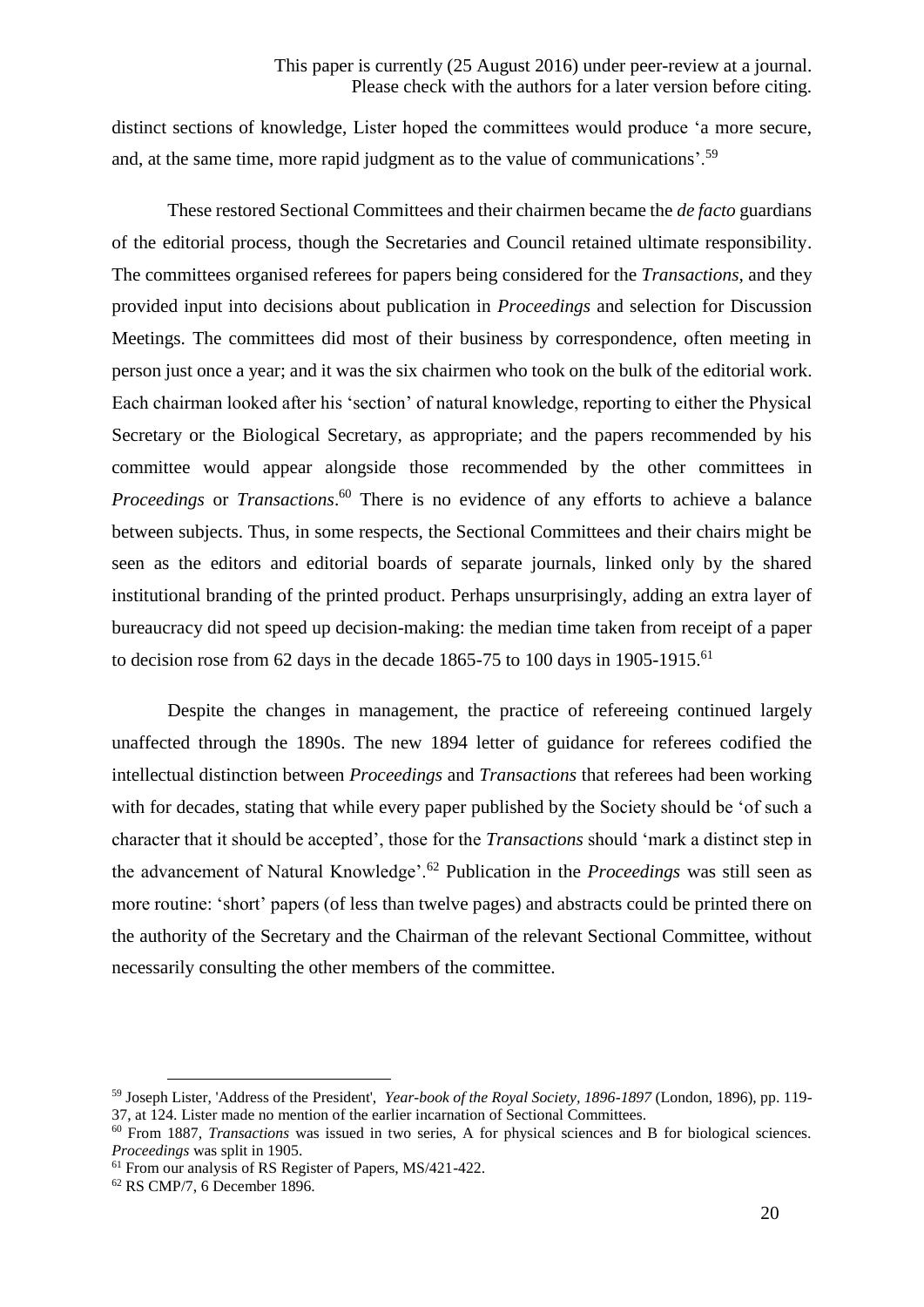There was, however, one newly prominent aspect to the refereeing process: money. In spring 1894, John Evans, the Society's Treasurer, had reported to Council on 'the difficulties in which we are placed' due to the soaring cost of the publications.<sup>63</sup> The cost of producing the publications had risen steeply in the early 1890s, and Evans feared it would become unsustainable.<sup>64</sup> He therefore made a series of recommendations to Council, the brunt of which was tighter editorial controls. He wanted limits on the length of individual papers and the cost of the accompanying illustrations, and greater scrutiny of all submissions at an earlier point in the process. The Council's response was initially lukewarm, but it eventually passed a resolution approving the limits on pages and illustrations for *Transactions*, with loopholes that would be regularly exploited.<sup>65</sup> And the Sectional Committees created in 1896 would assist with the earlier scrutiny.

The financial concerns were clear in the new guidance to referees, who were now asked specifically about length and illustrations. Should papers 'be published in full or in an abridged form'? Should 'any portions be omitted as being unnecessary' (or as 'liable to give offence')? And, most explicitly, could the illustrations 'be reduced in number or extent without actual injury to the paper, with a view to economy?<sup>'66</sup> Referees had, from time to time, suggested possible cuts for economic reasons, but the scale of the underlying problem was new and was not resolved by the Treasury grant-in-aid of publications, first awarded in 1895.<sup>67</sup> Thus, new procedures for the Committee of Papers in 1896 specified that it was to consider estimated costs alongside the referees' reports, and from 1907, referees were also informed of the estimated costs.<sup>68</sup> Evans's memorandum of 1894 had thus inaugurated a practice of weighing financial implications against intellectual merit, though how referees were expected to do this remained unclear.<sup>69</sup>

<sup>63</sup> RS CMP/7, 26 April 1894.

<sup>64</sup> Fyfe, 'Journals, learned societies and money'.

<sup>65</sup> RS CMP/7, 6 December 1894. The limits were 40 pages quarto for papers in *Transactions*, and no more than £35 of illustrations; but exceptions were allowed if agreed on two separate occasions by the Committee of Papers. <sup>66</sup> RS CMP/7, 6 December 1894.

 $67$  For example, RS RR/1/71 and 72, in which W.H. Allen and Charles Daubeney respectively suggest that a paper by the Edinburgh geologist JD Forbes ought to be abridged. On the grant (different from that for supporting scientific research), see Fyfe, 'Journals, learned societies and money'.

<sup>&</sup>lt;sup>68</sup> RS CMP/7, 21 May 1896. Committee of Papers report, 24 Oct 1907, CMB/90/6. The practice of sending costs appears to have lapsed during the war, but had resumed by the 1920s.

 $69$  By the 1960s, the estimate of costs had been replaced by an estimate of pages and images, which may have been an easier measure for referees to evaluate. For a different instance of evaluating a mixture of intellectual and commercial issues, consider the publishers' readers discussed in Sylvia Nickerson, 'Referees, Publisher's Readers and the Image of Mathematics in Nineteenth Century England', *Publishing History*, 71 (2012), pp. 27-67.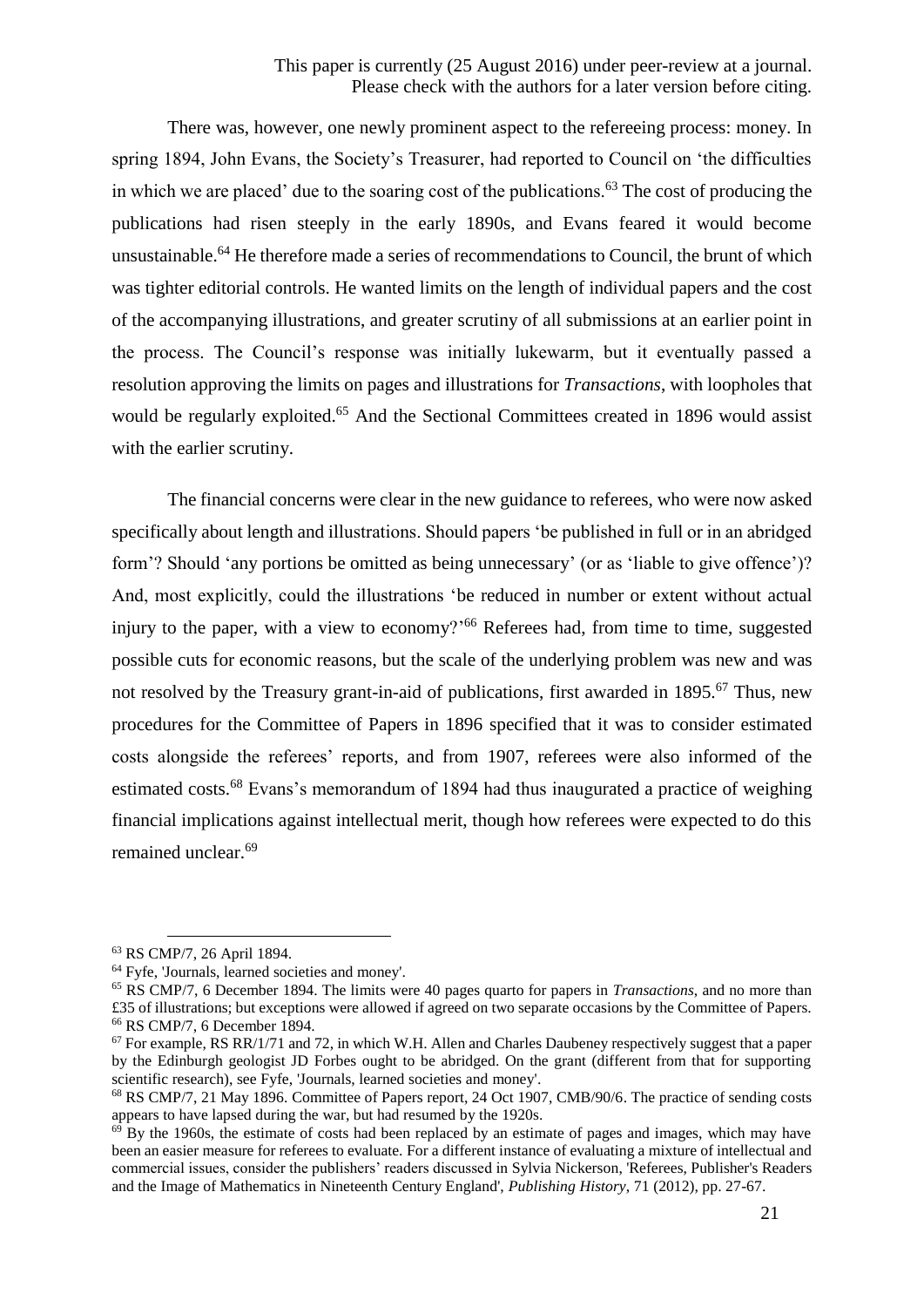The role referees played as stewards of the Society's finances helps us to understand an otherwise puzzling element of the editorial history of *Proceedings*: If refereeing were simply about judging merit – whether a paper was 'fit and proper' for a Royal Society periodical – then why did refereeing not become standard practice for *Proceedings* when, in 1914, its papers were, despite their shorter length, granted equivalent intellectual status to those *Transactions*? 70 One key difference was that the page limit for *Proceedings* papers was more rigorously enforced. Even with an increase to 24 pages, that constraint meant that the financial implications were limited. The 40-page limit for *Transactions*, on the other hand, was routinely breached, and the Committee of Papers sometimes approved papers of more than a hundred pages plus images.<sup>71</sup> Thus, the financial implications of approving a paper for *Transactions* were far more variable (and potentially far higher) than for *Proceedings*. Using referees would have acted against the Society's desire for *Proceedings* to publish papers rapidly; and the Society appears to have been content that a lighter-touch editorial regime was still adequate for *Proceedings*.

Nonetheless, the involvement of the Sectional Committee chairmen – in addition to the communicator and the Secretary – suggests some concern about whether the Society's longestablished gate-keeping procedures were completely adequate. By the early twentieth century, only 12% of papers submitted to the Society appeared in *Transactions*, while around 75% were published in *Proceedings*. <sup>72</sup> A large element of the Society's public reputation thus rested on the *Proceedings* and those who controlled access to its pages. The requirement that papers be 'communicated' by a Fellow acted as a filter, both social and intellectual, on submissions, and helps to explain the low overall rejection rate for papers received by the Society. But the growing number of scientific researchers, combined with the more restrictive admissions policy that the Society had been operating since 1847, resulted in an increase in the number of papers communicated on behalf of a non-Fellow. Such papers had accounted for barely 40% of submissions in 1865-75 but had risen to over 60% by the early twentieth century.<sup>73</sup> A Fellow

 $70$  From 1914, the difference was notionally nothing more than page length and number of illustrations. RS CMP/10, 21 May 1914, clauses 36 and 52. For a more detailed discussion of editorial practice at *Proceedings*, see Clarke, 'Gatekeepers of Modern Physics'.

<sup>71</sup> The average length of a paper in *Transactions* in the 1910s was 44 pages; but for 112 pages of comparative anatomy, see Elizabeth A. Fraser and J. P. Hill, 'The Development of the Thymus, Epithelial Bodies, and Thyroid in the Marsupialia. Part I. Trichosurus vulpecula', *Philosophical Transactions of the Royal Society of London B: Biological Sciences*, 207 (1916), pp. 1-85; Elizabeth A. Fraser, 'The Development of the Thymus, Epithelial Bodies, and Thyroid in the Marsupialia. Part II. Phascolarctos, Phascolomys, and Perameles', ibid., pp. 87-112. <sup>72</sup> From our analysis of the RS Register of Papers, RS MS/422.

<sup>73</sup> From our analysis of the RS Register of Papers, RS MS/421-422.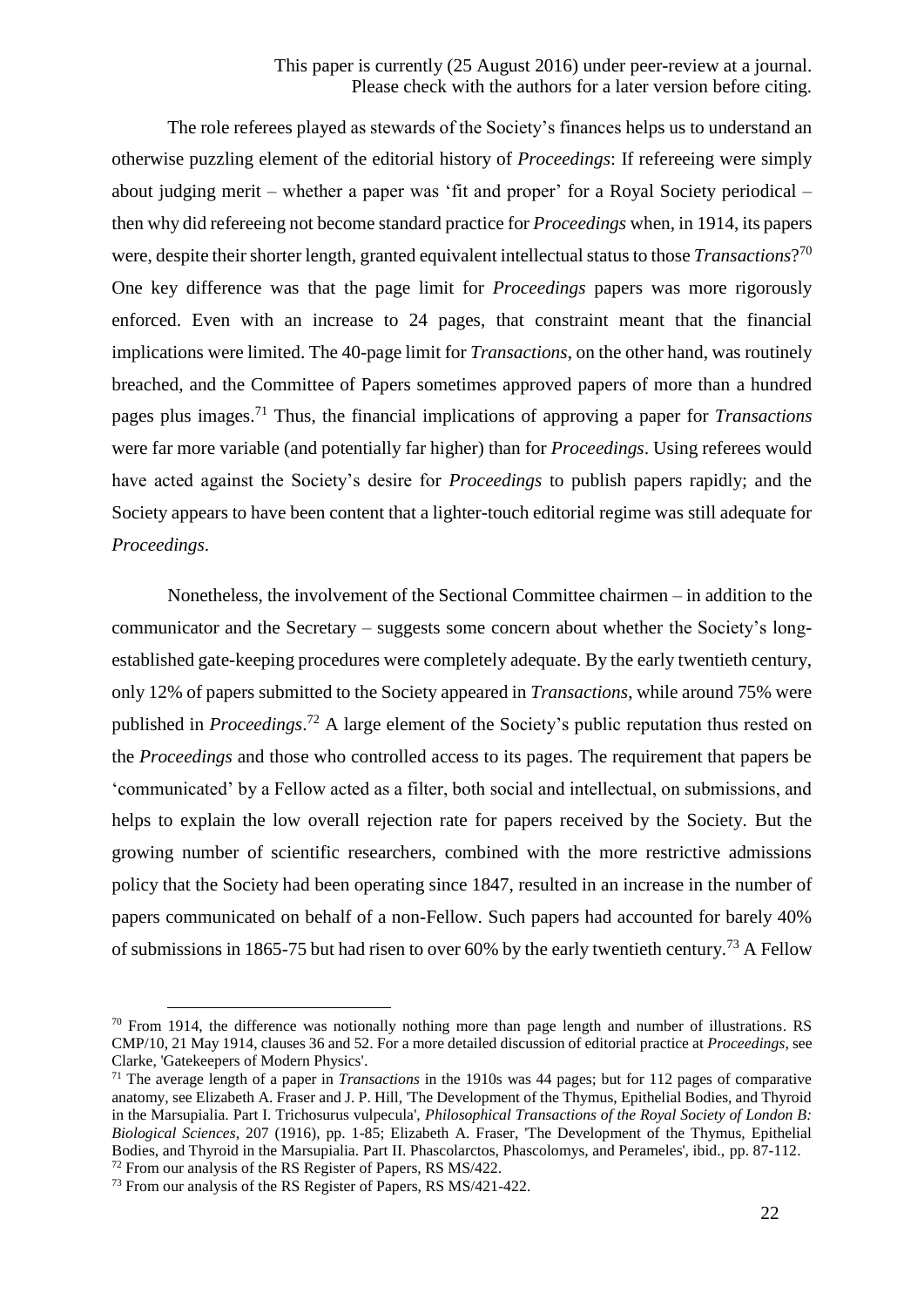## This paper is currently (25 August 2016) under peer-review at a journal. Please check with the authors for a later version before citing.

acting as a communicator had long been expected to 'satisfy himself that the paper is a fit and proper one to be communicated to the Society, and has not been previously published elsewhere', but already in 1894, John Evans was worried that this did not lead to adequate scrutiny. <sup>74</sup> He proposed that all papers by outsiders – even for *Proceedings* – should be examined by referees; but Council had rejected the idea.

If communicators could not always be trusted, then greater responsibility would fall onto the shoulders of the two Secretaries. But by the late nineteenth century, two men not hope to be knowledgeable on all possible subjects; and moreover, the Secretaries also had responsibility for an increasing range of Royal Society activities (such as grant administration and advice to government) in addition to carrying out their obligations as senior academics within their own universities.<sup>75</sup> Getting the chairmen of the Sectional Committees to assist the Secretaries was a compromise which ensured someone with knowledge of the general field was involved in the decision-making, without slowing things down as much as full refereeing would have done. Lister had certainly hoped that the new committees would free the Council and officers from the minutiae of publications, and enable them to devote more attention to 'matters of larger policy'.<sup>76</sup> Like the earlier use of committees and referees, the Sectional Committees could be presented as a mechanism for closer and more expert scrutiny, but they also enabled the Society to demonstrate institutional (not individual) editorial responsibility for both its periodicals, and to spread the workload.

#### **The Twentieth Century**

1

As others have shown, it is clear that few proprietors of independent journals in the late nineteenth or early twentieth century felt any need to adopt such complex processes for editorial scrutiny.<sup>77</sup> What 'refereeing' there was tended to take the form of informal consultations with trusted acquaintances, and editors relied strongly on their own instincts, and on the reputations of the individuals and institutions concerned – much as Joseph Banks had

 $74$  The rule about communication was the very first item in the explanatory notes issued from 1896, though the practice dated to at least the eighteenth century. See, 'Explanatory notes on the procedure relating to the reading and publication of papers', *Year-book of the Royal Society 1897-98* (London: Harrison & Sons, 1898), 67. For Evans's concern, see RS CMP/6, 26 April 1894.

<sup>75</sup> The expanding remit of the Society is described in Hall, *All scientists now*.

<sup>76</sup> Lister, 'Address of the President', at p. 124.

<sup>77</sup> An exception was the *British Medical Journal*, which used refereeing from 1870, see Burnham, 'Evolution of editorial peer review', p. 1325.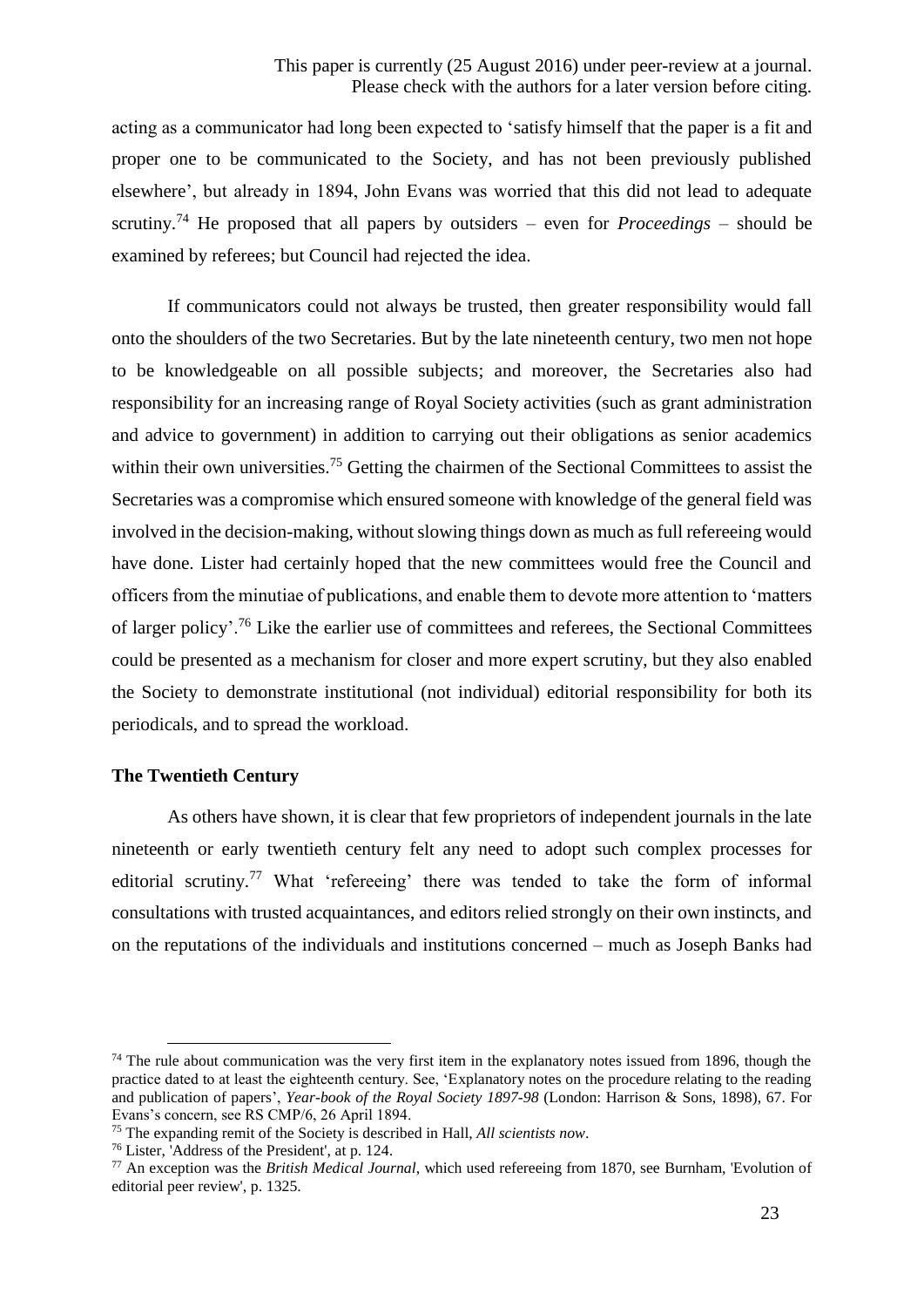done.<sup>78</sup> The lack of interest in systematic refereeing at the independent journals is further confirmation that refereeing was originally part of an editorial system distinct to the learned societies.<sup>79</sup>

Learned societies perceived their periodicals in the context of their members' needs, and an institutional mission to support scholarship; but the editors and publishers of independent journals always had to think about sales, and thus about the interests of paying customers. Thus, they usually had a fixed page length and price, were issued with regularity, and focused on short accounts of the latest discoveries and observations. By the late nineteenth century, researchers in fast-moving fields like physics valued these journals as routes for rapid publication of what would later be called 'preliminary results'; they had become a key route to priority. Particularly significant discoveries might then be written-up in a lengthy paper for one of the learned societies, both as a means of fully documenting the discovery, and in the search for personal prestige. The reputation of an independent journal was tightly connected to that of its named editor, which meant that, whereas the Royal Society's committees and officers always had to consider the corporate reputation of the Society and its Fellows, independent journal editors could follow their own instincts and interests. Together, this meant that the proprietors of independent journals tended not to need mechanisms to create collective editorial responsibility; and their desire for speedy publication was better served by editors making executive decisions, than by referees.

For most of the twentieth century, therefore, the use of refereeing (and communicators and committees) continued to be a practice peculiar to learned societies, associated with collective responsibility and the publication of lengthy research memoirs. However, just as they had done in the eighteenth and nineteenth century, the societies' editorial practices continued to adapt to changing circumstances. The editorial system developed by the Royal Society to protect the prestige of a very old organisation, much of whose conduct was still

<sup>78</sup> For an account of this at *Nature*, see Melinda Baldwin, *Making "Nature": the history of a scientific journal*  (Chicago, 2015), and Baldwin, 'Credibility, peer review, and Nature'. For the *Philosophical Magazine*, see Imogen Clarke and James Mussell, 'Conservative attitudes to old-established organs: Oliver Lodge and Philosophical Magazine', ibid., pp. 321-36.

<sup>79</sup> We know of equivalent systems used at the Royal Society of Edinburgh and the American Physical Society, as well as at the (London) Geological Society and Astronomical Society. Except for Lalli's work on the journal of the APS (Roberto Lalli, ''Dirty work', but someone has to do it: Howard P. Robertson and the refereeing practices of Physical Review in the 1930s', ibid.70 (2016), pp. 151-74), and work in progress on the RSE by Sian Burkitt and Aileen Fyfe, little is known about the common trends or the idiosyncrasies of learned society editorial practice.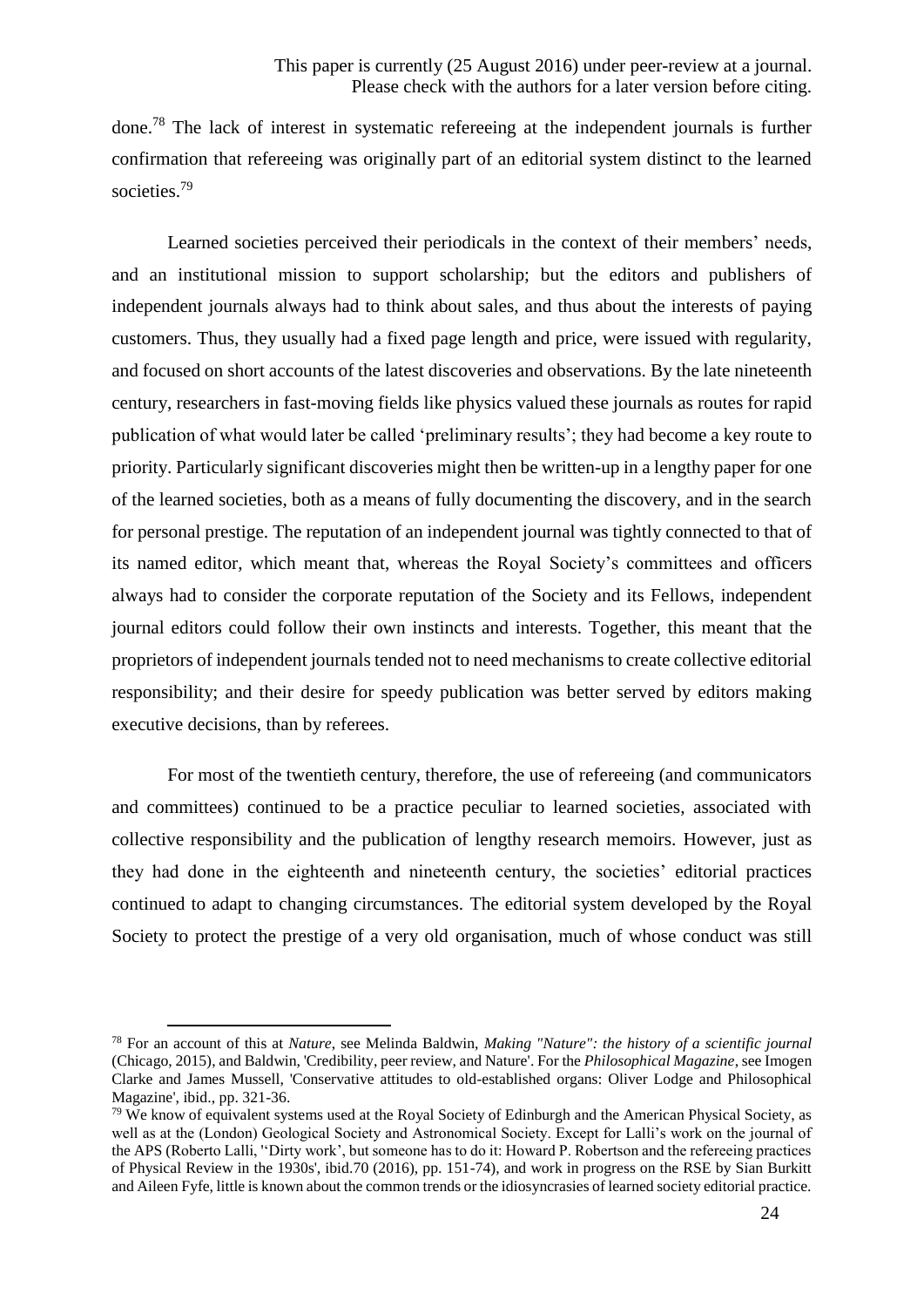rooted in the idea of gentlemanly civility, responded – gradually – to the needs of professional, international scientific research.

For the Royal Society, the key issues revolved around human resources. Firstly, the Society in the twentieth century became increasingly involved in grant-making, scientific diplomacy and, eventually, policy and education, and thus the small pool of active Fellows and Officers faced an increasing number of responsibilities.<sup>80</sup> This was partly dealt with by employing more paid assistants, but editorial evaluation and decision-making remained a matter for Fellows. But while the fellowship in the nineteenth century might arguably have been seen as the mainstream of British science, by the twentieth century, the growing number of scientific researchers, coupled with the Society's election policy, meant that the fellowship had become an elite echelon. Moreover, it was distinctly British, while science was becoming increasingly international. This meant that the social dynamics underlying the editing of the Society's periodicals were significantly different from the days when the majority of authors, readers and referees were all, equally, Fellows of the Society.

The editorial practices instituted in 1896 came under criticism as early as 1902, when a member of Council complained the new arrangements were 'complicated', that the continued use of refereeing was 'an anachronism', and that the Society should consider 'the appointment of an Editor'.<sup>81</sup> But it was not until the late 1960s that any major reforms were discussed: in 1967, the system of editorial management was described as 'outdated and cumbersome',<sup>82</sup> and in the reforms which followed – as in the subsequent reforms in 1990 – the aim was to make the Society's procedures more effective and streamlined. From 1969, the editorial work done by the chairmen of Sectional Committees was transferred to a new (larger) group of Associate Editors. Those Associate Editors were still nominally under the authority of the Secretaries and Committee of Papers, but positive recommendations were to be 'automatically endorsed by the appropriate secretary';<sup>83</sup> and from 1990, editors were appointed with full responsibility for each of the Society's journals. After 238 years, the Committee of Papers was disbanded, and the Secretaries relinquished their role in managing the Society's publications. The Society's

<sup>80</sup> Peter Collins, *The Royal Society and the Promotion of Science since 1960* (2015).

<sup>81</sup> Memorandum by H.E. Armstrong, in CMP/8, 6 November 1902.

<sup>&</sup>lt;sup>82</sup> RS CMP/22, 15 June 1967. The proposals passed on 9 May 1968 and were implemented on 1 January 1969.

<sup>83</sup> RS CMP/22, 15 June 1967. See also 'Notes for the Guidance of Associate Editors' [1969], RS.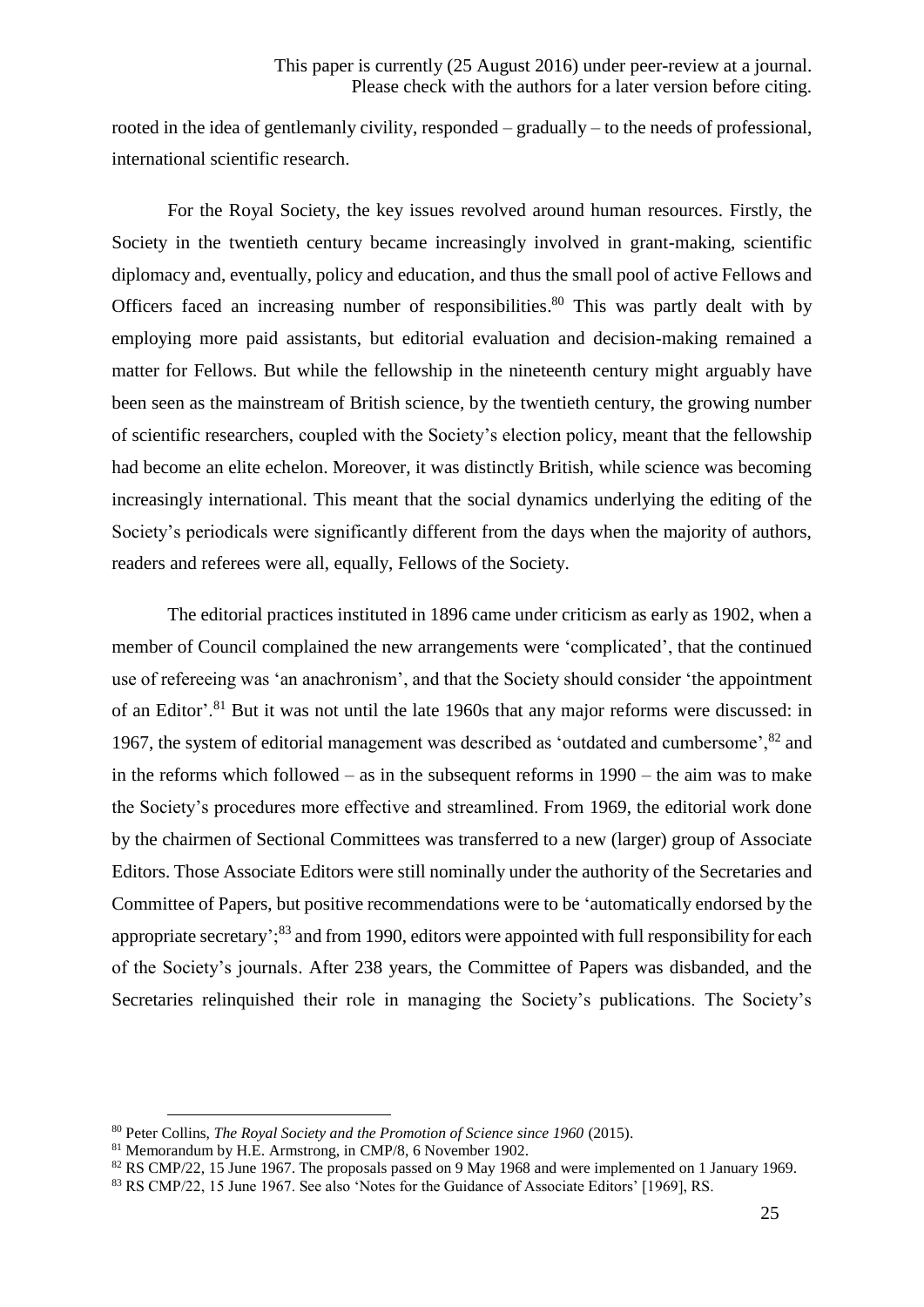corporate interests are now represented by a Fellow acting as editor, and by the Fellows who serve on the advisory Editorial Boards.

While both sets of twentieth-century reforms were principally about management, they incorporated some changes to the procedures of communication and refereeing. The end-result was the removal of the privileged role of Fellows in the editorial process. The Duke of Sussex in 1832 had felt it entirely appropriate that publication decisions be made by those who 'have earned by their labours an European reputation', but by the 1960s and 1970s questions might have been raised about the fairness of a self-selecting group of senior scientists, mostly male and mostly British, sitting in judgement on the work of researchers of all genders, ages and nationalities.<sup>84</sup> However, the rationale behind the Society's reforms appears to have been practical effectiveness, rather than an attempt to dispel any accusations of unfairness.<sup>85</sup>

Refereeing had become standard practice for both Society periodicals by the mid-1930s, and in the 1960s, it was clarified that this meant 'at least one independent referee other than the communicator'.<sup>86</sup> The role of the fellowship as 'so critical and helpful a body' of referees was seen as an asset that could be matched by 'no Journal in the world'.<sup>87</sup> Refereeing had come to be seen as a form of quality control, and a 1967 suggestion to publish un-refereed papers in *Proceedings* (as had been done before the 1930s) was dismissed as risking 'a degeneration of standards for presenting new scientific knowledge', despite its advantages for speedy publication.<sup>88</sup> Other than drafting new guidance and revising the printed report form from time to time, the Society made few changes to the actual practice of refereeing during the twentieth century. For instance, it continued to keep referees' names confidential but to share the identity of the authors, even though its referees had been accused in 1922 of being 'anonymous and irresponsible', and even though, from the mid-1950s, some journals began anonymising authors as a means to protect them from the perceived prejudices of referees.<sup>89</sup> The ongoing use of 'single-blind' refereeing at the Society – and in the sciences more generally

<sup>84</sup> Sussex, '[Presidential Address 1832]', 142.

<sup>&</sup>lt;sup>85</sup> We have yet to find any such critiques of Royal Society editorial practice, but for changing sensibilities in the social sciences and humanities, see David Pontille and Didier Torny, 'The Blind Shall See! The Question of Anonymity in Journal Peer Review', *Ada: A Journal of Gender, New Media, and Technology*, 4 (2014). <sup>86</sup> RS CMP/22, 6 May 1965.

<sup>&</sup>lt;sup>87</sup> [Alfred Egerton?], <sup>'</sup>A note on Proceedings and Transactions A' [1945], RS Egerton Papers.

<sup>88</sup> RS CMP/22, 15 June 1967.

<sup>89</sup> '*Philosophical Magazine*: Report by Research Committee', *The Scientific Worker*, 29-30, (11 March, 1922), 29, quoted in Clarke and Mussell, 'Conservative attitudes to old-established organs', 321. For the mid-1950s (mostly in social sciences and humanities), see Pontille and Torny, 'The Blind Shall See!'. See also David Pontille and Didier Torny, 'From Manuscript Evaluation to Article Valuation: The Changing Technologies of Journal Peer Review', *Human Studies*, 38 (2015), pp. 57-79.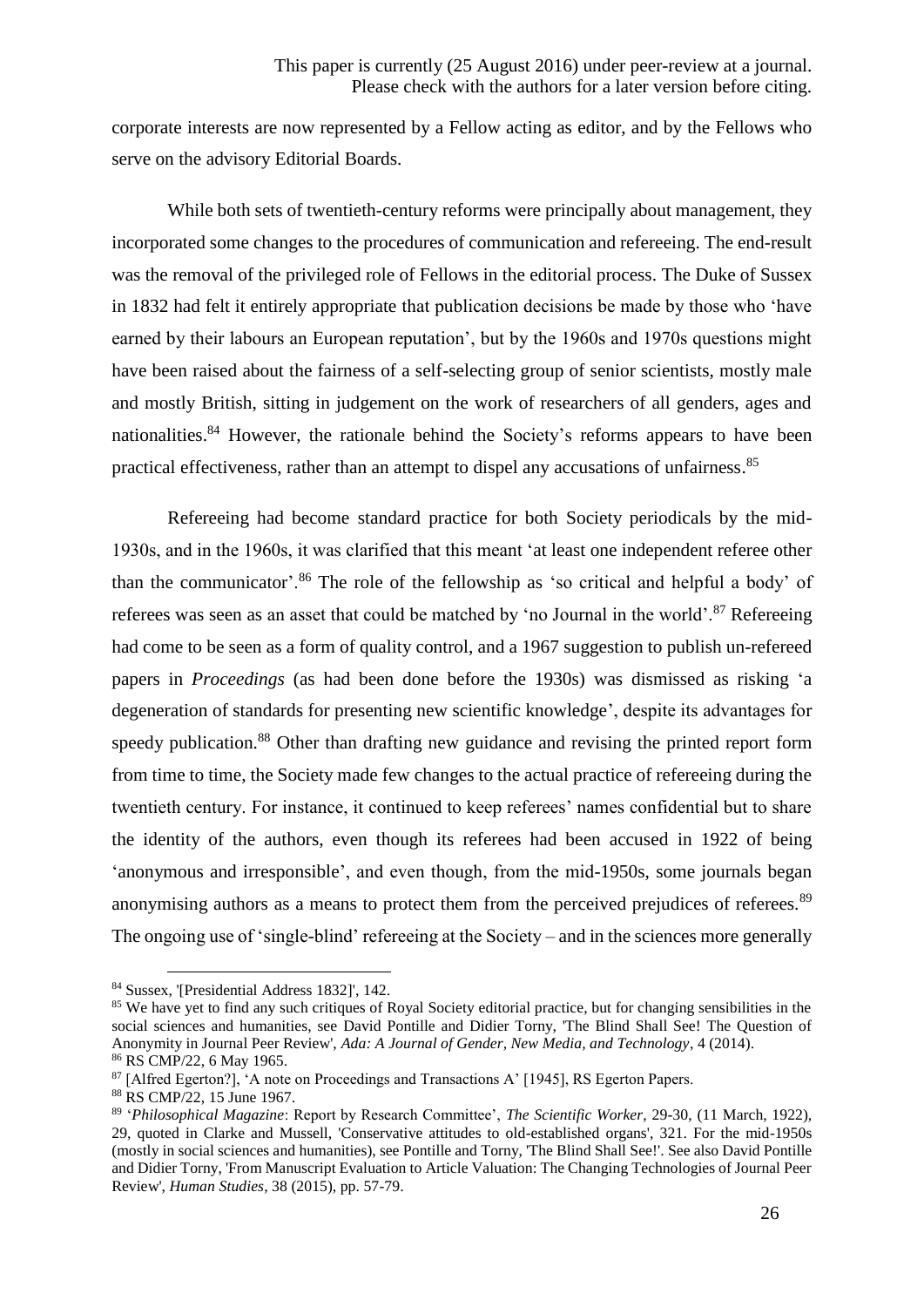– illustrates the enduring legacy of nineteenth-century learned society practices. However, it did relax its rules about the involvement of non-Fellows.<sup>90</sup> The guidelines drawn up for the new Associate Editors in 1969 included explicit provision for dealing with referees who were not Fellows, and even those who were resident overseas.<sup>91</sup> Like so many earlier reforms, widening the pool of potential referees could be presented as a means of ensuring appropriate expertise, but it also helped to spread the load on busy Fellows: in 1950, one had complained that 'if I get much more heavy refereeing like this, it is goodbye to any chance of doing real scientific work myself.'92

Referees were seen as an asset to the Society's periodicals, but communicators were a more ambiguous legacy. The 1890s worries about whether they were screening submissions carefully enough, continued. In 1936, for instance, one Fellow blamed the 'increasing bulk' of submissions of 'routine research' – which he deemed inappropriate for the Society – on Ph.D. supervisors who were too willing to put their students forward. He claimed that these Fellows had forgotten that communication involved 'a duty as well as a privilege'.<sup>93</sup> And if communicators could not be relied upon, more responsibility devolved on the referees. Hence, one referee in 1950 complained of his time being wasted by Fellows sending in weak papers by their students in the hope of gaining 'a little extra prestige' from a Society publication. He wished such Fellows 'would only take the trouble, exercise their undoubted critical powers and have the papers put into proper shape, on in some cases stopped, before sending them in'.<sup>94</sup> Such complaints hint at the challenge for senior scientists in balancing loyalties to their universities and their students as well as to the Royal Society.

A further problem with the long-standing insistence on communication by a Fellow was whether it had become an obstacle to the Society's receiving the best papers. Even before the

<sup>&</sup>lt;sup>90</sup> The Standing Orders in use from 1899 admitted the possibility of 'special reasons' why it would be desirable to consult referees who were not Fellows. See *Year-book of the Royal Society 1901* (London: Harrison & Sons), p. 65. Most of the known exceptions involved people who went on to become Fellows shortly thereafter. For instance, the physicist Charles Galton Darwin acted as referee shortly before his 1922 election to the fellowship; and the botanist Agnes Arber was consulted in 1939, and became the third female Fellow in 1946.

<sup>&</sup>lt;sup>91</sup> 'Notes for the Guidance of Associate Editors' [1969], RS.

<sup>&</sup>lt;sup>92</sup> N.K. Adam to D.C. Martin, 15 July 1950, regarding paper A128, RS Referee Reports Withdrawn 1950. See also Camilla Mørk Rostvik, ''I am seriously tempted to burn some of the papers which reach me for an opinion'', *Times Higher Education* (2016), https://www.timeshighereducation.com/features/workload-survival-guide-foracademics [accessed 24 August 2016].

<sup>&</sup>lt;sup>93</sup> Memo by L.N.G. Filon to RS Council, 9 July 1936, RS/CMP14.

<sup>&</sup>lt;sup>94</sup> N.K. Adam to D.C. Martin, 15 July 1950, in RS RR/Withdrawn AB 1950 / A128.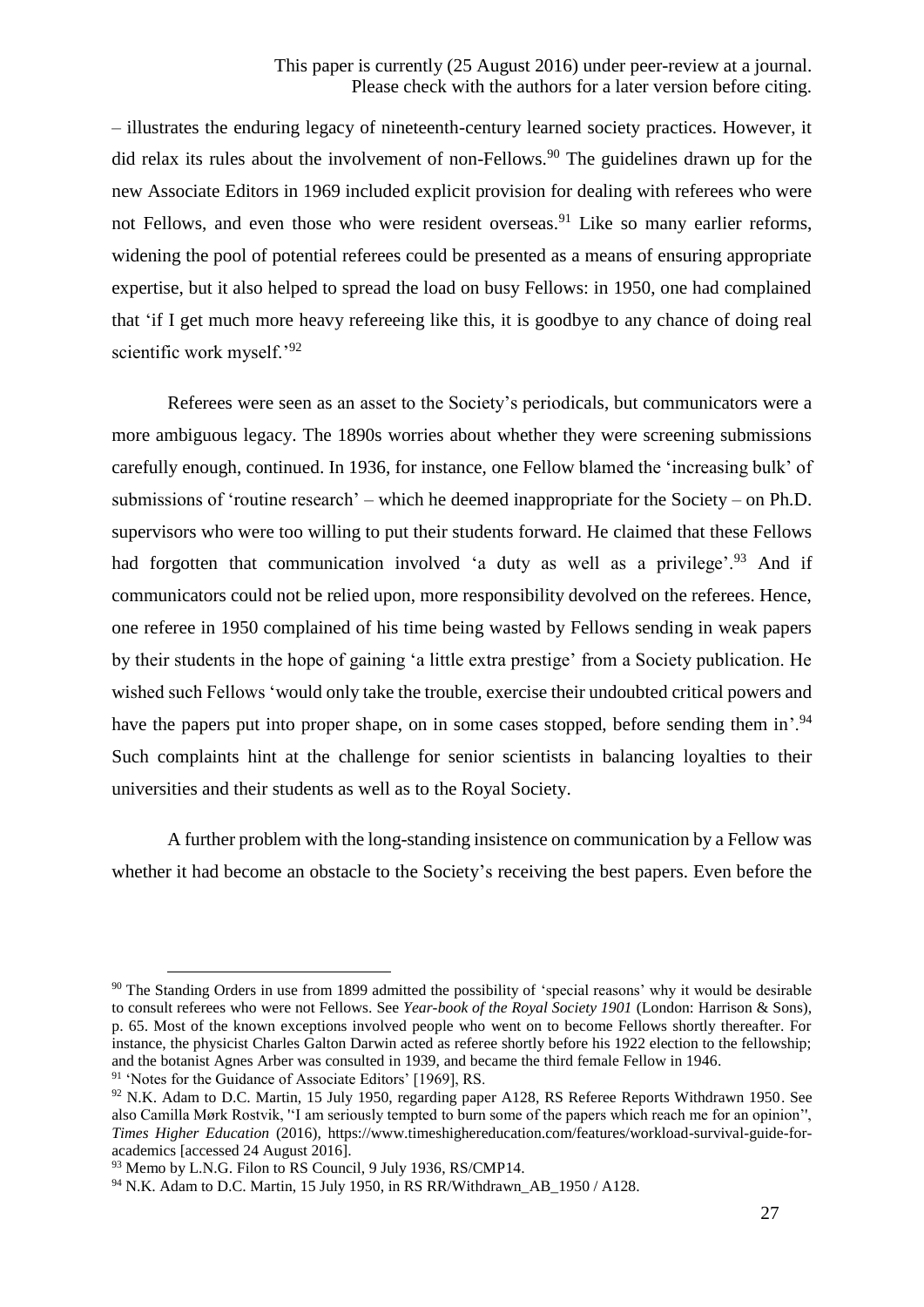First World War, the majority of papers were being submitted by non-Fellows;  $95$  but by definition, those papers were all coming from researchers who somehow knew a Fellow. But were there other good papers which were not reaching the Society? After all, as a 1954 memorandum noted, many good scientists 'are not working under the direction of Fellows', particularly those 'from the Commonwealth and abroad'.<sup>96</sup> In 1973, Council approved a 'relaxation' in the rules to permit submission directly to the editorial office.<sup>97</sup> Yet, when the experiment was evaluated four years later, the effects were described as 'not good'. The result had been too many 'exceptionally troublesome' papers, and not much increase in good papers.<sup>98</sup> Thus it seemed to the Society in the 1970s that, despite legitimate concerns, communicators played a useful winnowing role after all. The preference for papers to be communicated by Fellows was only dropped in 1990.

It was in 1971, just as the Royal Society's reformed editorial system was bedding in and its officers were worrying about the role of communicators, that one of the first (and most influential) investigations of the function and power politics of journal evaluation was published: Harriet Zuckerman and Robert Merton's analysis of the editorial archive of *The*  Physical Review.<sup>99</sup> While their work surely reflects contemporary concern about the efficacy of the system, its message was ultimately reassuring. It opened with John Ziman's 1968 assertion that a published article 'bears the imprimatur of scientific authenticity, as given to it by the editor and the referees he may have consulted', discussed the practices of the Royal Society in the 1660s and of the *Physical Review* in the 1950s, and ended by concluding that, although errors of judgement undoubtedly do occur from time to time, the refereeing system was essentially sound, and provided 'an institutional basis for the comparative reliability and cumulation of knowledge'.<sup>100</sup>

When David Davies became editor of *Nature* in 1973, he made refereeing a standard practice, seeing it as a way to raise the journal above accusations of cronyism and elitism, and during the cold fusion episode in 1989, his successor John Maddox would trumpet peer review

<sup>95</sup> Around 70% of submitted papers were from non-Fellows by 1938-45, see [Alfred Egerton?], 'A note on Proceedings and Transactions A' [1945], RS Egerton papers. This contrasts with our analysis of the RS Register of Papers for 1865-75, when it had been only 40%.

<sup>&</sup>lt;sup>96</sup> R. A. McCance, 'Memorandum on the Proceedings of the Royal Society, Series B', [1954] RS/O/20(54).

<sup>97</sup> RS CMP/24, 8 Nov. 1973 [*CMR to double-check that it really did happen at this meeting, as planned*]

<sup>98</sup> AE (AB)3(77), Associate Editors for the biological and mathematical & physical sciences minutes (joint meeting 28 Jan 1977), 1: Communication of papers.

<sup>99</sup> Zuckerman and Merton, 'Patterns of evaluation in science'.

 $100$  Ibid., p. 66 (Ziman), p. 100 (closing quotation).